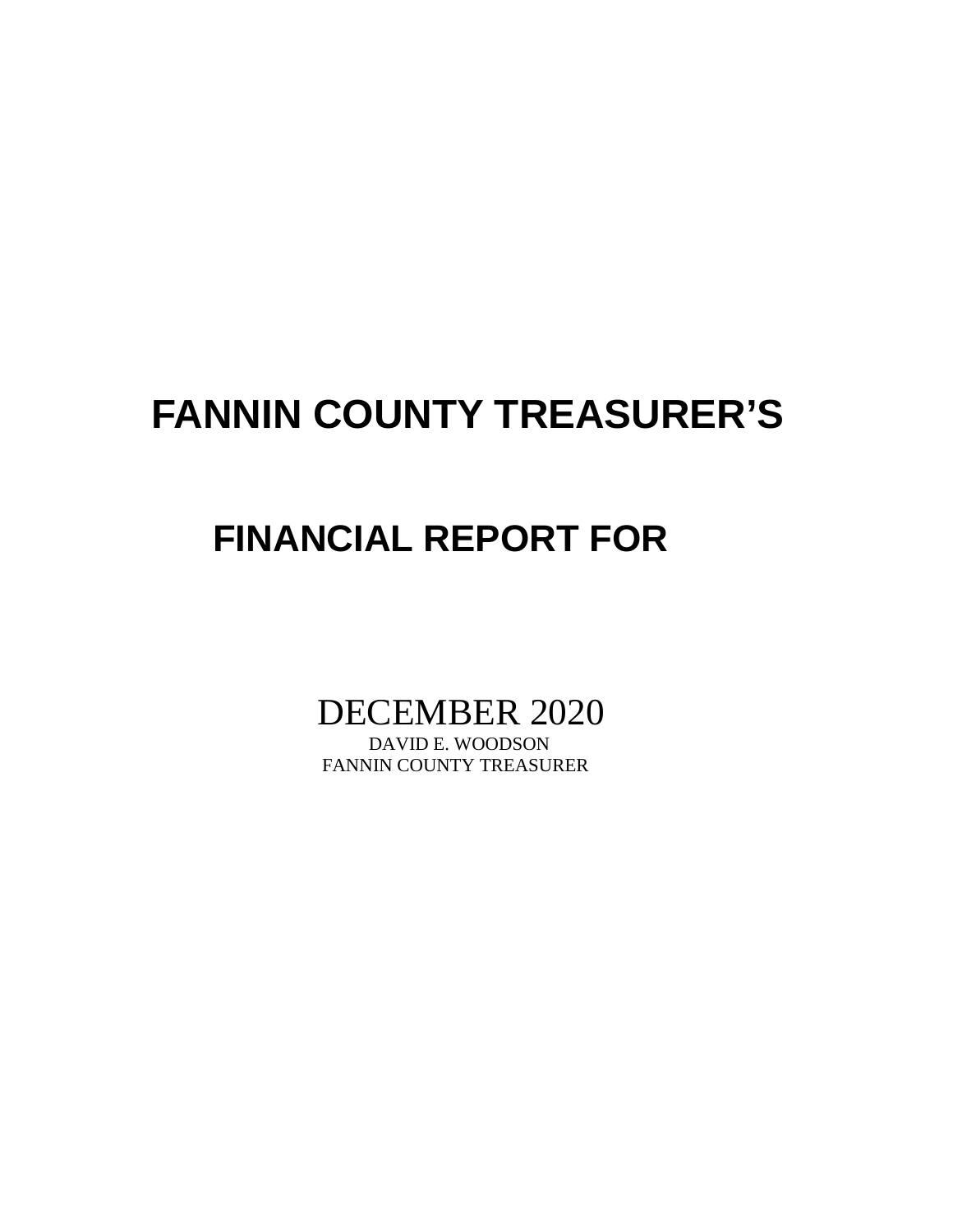

## **Receipt Listing by Product Code**

Fannin County, TX **The County of Totals by General Ledger Distribution Accounts** 

Date Range: 12/01/2020 - 12/31/2020

| <b>Product Code</b>         |           | <b>Product Code Description</b>                       |                          |                                                             |                            |
|-----------------------------|-----------|-------------------------------------------------------|--------------------------|-------------------------------------------------------------|----------------------------|
| <b>Alcohol License</b>      |           | <b>Alocohol Beverage License</b>                      |                          |                                                             |                            |
| <b>Receipt Number</b>       | Date      | <b>EOD Packet Number</b>                              | Payor Name               | Distribution GL Account Number                              | <b>Distribution Amount</b> |
| R00000278                   | 12/1/2020 | CLPKT00037 - 12-1-2020<br>Receipts-Posted             | TAX A/C                  | 100-320-2000 - ALCOHLIC BEVERAGE<br><b>LICENSE</b>          | $-6.00$                    |
|                             |           |                                                       |                          | <b>Alcohol License Subtotal:</b>                            | $-6.00$                    |
| <b>Automobile Insurance</b> |           | <b>Automobile Insurance Loss Payment</b>              |                          |                                                             |                            |
| <b>Receipt Number</b>       | Date      | <b>EOD Packet Number</b>                              | Payor Name               | Distribution GL Account Number                              | <b>Distribution Amount</b> |
| R00000286                   | 12/3/2020 | CLPKT00038 - 12-3-2020<br>Receipts-Posted             | <b>TAC</b>               | 100-370-1310 - AUTOMOBILE INSURANCE<br><b>LOSS PAYMENTS</b> | $-2,050.98$                |
| R00000297                   | 12/8/2020 | CLPKT00040 - 12-8-2020<br>Receipts-Posted             | <b>TAC</b>               | 100-370-1310 - AUTOMOBILE INSURANCE<br><b>LOSS PAYMENTS</b> | $-13,253.16$               |
| R00000298                   | 12/8/2020 | CLPKT00040 - 12-8-2020<br>Receipts-Posted             | <b>TAC</b>               | 100-370-1310 - AUTOMOBILE INSURANCE<br><b>LOSS PAYMENTS</b> | $-108.00$                  |
| R00000343                   |           | 12/22/2020 CLPKT00048 - 12-22-2020<br>Receipts-Posted | <b>TAC</b>               | 100-370-1310 - AUTOMOBILE INSURANCE<br><b>LOSS PAYMENTS</b> | $-756.55$                  |
|                             |           |                                                       |                          | Automobile Insurance Subtotal:                              | $-16,168.69$               |
| <b>Bail Bond</b>            |           | <b>Bail Bond Fees</b>                                 |                          |                                                             |                            |
| <b>Receipt Number</b>       | Date      | <b>EOD Packet Number</b>                              | Payor Name               | Distribution GL Account Number                              | <b>Distribution Amount</b> |
| R00000282                   | 12/1/2020 | CLPKT00037 - 12-1-2020<br>Receipts-Posted             | Fannin County Bail Bonds | 130-345-1130 - SURETY BAIL BOND FEE                         | $-90.00$                   |
| R00000283                   | 12/1/2020 | CLPKT00037 - 12-1-2020<br>Receipts-Posted             | Doc's Bail Bonds         | 130-345-1130 - SURETY BAIL BOND FEE                         | $-60.00$                   |
| R00000311                   |           | 12/10/2020 CLPKT00042 - 12-10-2020<br>Receipts-Posted | Carpenter's Bail Bonds   | 130-345-1130 - SURETY BAIL BOND FEE                         | $-45.00$                   |
| R00000312                   |           | 12/10/2020 CLPKT00042 - 12-10-2020<br>Receipts-Posted | Fannin County Bail Bonds | 130-345-1130 - SURETY BAIL BOND FEE                         | $-45.00$                   |
| R00000313                   |           | 12/10/2020 CLPKT00042 - 12-10-2020<br>Receipts-Posted | Doc's Bail Bonds         | 130-345-1130 - SURETY BAIL BOND FEE                         | $-75.00$                   |
| R00000332                   |           | 12/18/2020 CLPKT00046 - 12-18-2020<br>Receipts-Posted | Fannin County Bail Bonds | 130-345-1130 - SURETY BAIL BOND FEE                         | -45.00                     |
| R00000333                   |           | 12/18/2020 CLPKT00046 - 12-18-2020<br>Receipts-Posted | Doc's Bail Bonds         | 130-345-1130 - SURETY BAIL BOND FEE                         | $-90.00$                   |
|                             |           |                                                       |                          | <b>Bail Bond Subtotal:</b>                                  | $-450.00$                  |
| <b>Bail Bondsman</b>        |           | <b>Application Fee</b>                                |                          |                                                             |                            |
| <b>Receipt Number</b>       | Date      | <b>EOD Packet Number</b>                              | Payor Name               | Distribution GL Account Number                              | <b>Distribution Amount</b> |
| R00000309                   | 12/9/2020 | CLPKT00041 - 12-9-2020<br>Receipts-Posted             | Capital Bail Bonds       | 330-340-4800 - APPLICATION FEE                              | $-500.00$                  |
|                             |           |                                                       |                          | <b>Bail Bondsman Subtotal:</b>                              | $-500.00$                  |
| <b>Blood Draws</b>          |           | <b>Blood Draws</b>                                    |                          |                                                             |                            |
| <b>Receipt Number</b>       | Date      | <b>EOD Packet Number</b>                              | Payor Name               | Distribution GL Account Number                              | <b>Distribution Amount</b> |
| R00000301                   | 12/8/2020 | CLPKT00040 - 12-8-2020<br>Receipts-Posted             | <b>County Clerk</b>      | 360-370-1300 - REFUNDS &<br>MISCELLANEOUS                   | $-45.00$                   |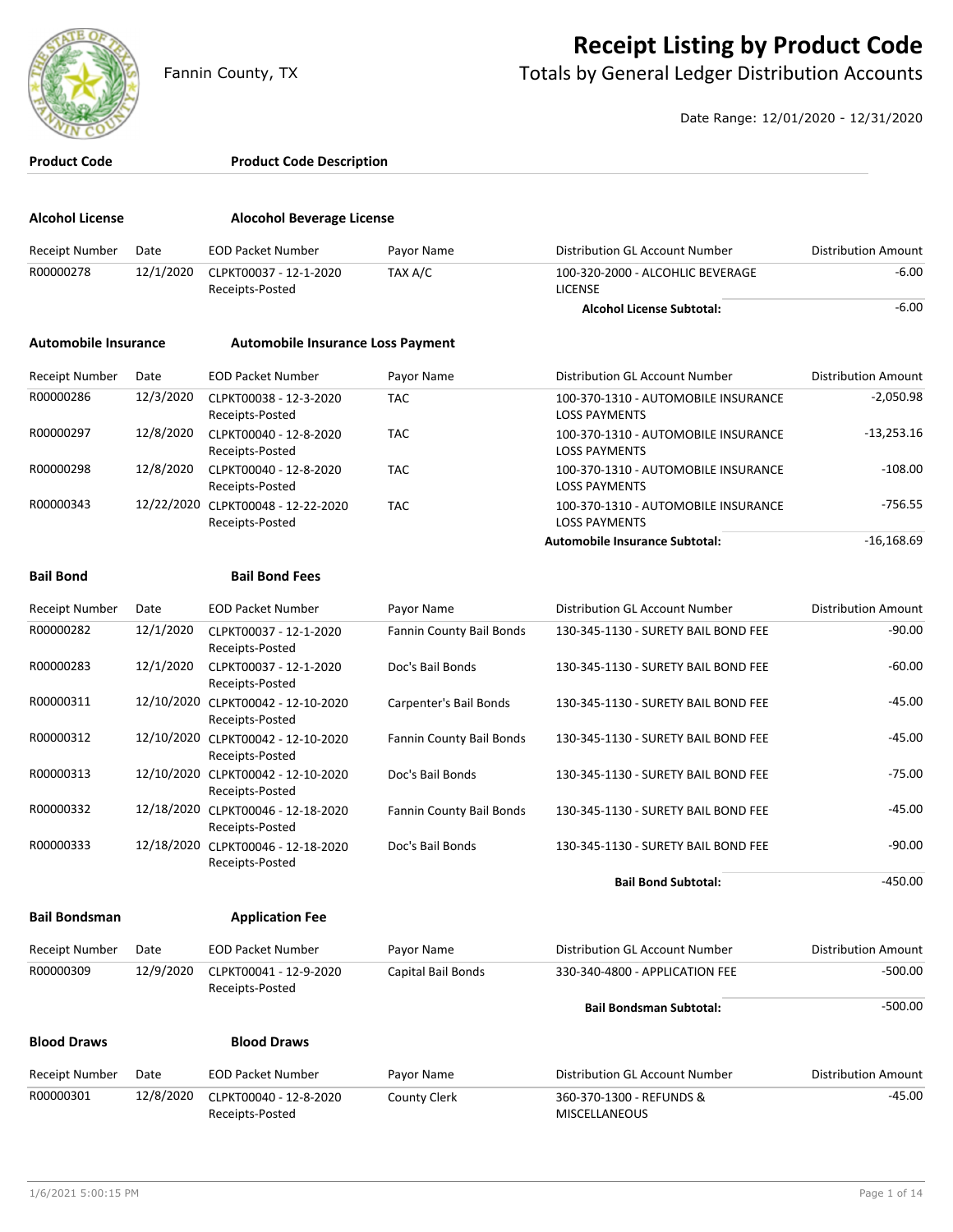| <b>Product Code</b>       |           | <b>Product Code Description</b>                       |                         |                                                                                 |                            |
|---------------------------|-----------|-------------------------------------------------------|-------------------------|---------------------------------------------------------------------------------|----------------------------|
| R00000330                 |           | 12/18/2020 CLPKT00046 - 12-18-2020<br>Receipts-Posted | Fannin Co. CSCD         | 360-370-1300 - REFUNDS &<br><b>MISCELLANEOUS</b>                                | $-21.83$                   |
|                           |           |                                                       |                         | <b>Blood Draws Subtotal:</b>                                                    | $-66.83$                   |
| <b>Bond Super Fees</b>    |           | <b>Bond Supervision Fees</b>                          |                         |                                                                                 |                            |
| <b>Receipt Number</b>     | Date      | <b>EOD Packet Number</b>                              | Payor Name              | Distribution GL Account Number                                                  | <b>Distribution Amount</b> |
| R00000353                 |           | 12/30/2020 CLPKT00051 - 12-30-2020<br>Receipts-Posted | <b>Bond Supervision</b> | 100-340-5730 - BOND SUPERVISION FEES                                            | $-420.00$                  |
| R00000354                 |           | 12/30/2020 CLPKT00051 - 12-30-2020<br>Receipts-Posted | <b>Bond Supervision</b> | 100-340-5730 - BOND SUPERVISION FEES                                            | $-3,825.00$                |
| R00000355                 |           | 12/30/2020 CLPKT00051 - 12-30-2020<br>Receipts-Posted | <b>Bond Supervision</b> | 100-340-5730 - BOND SUPERVISION FEES                                            | $-1,000.00$                |
|                           |           |                                                       |                         | <b>Bond Super Fees Subtotal:</b>                                                | $-5,245.00$                |
| <b>Bonnie Ruth Cooper</b> |           | <b>BR Cooper Trust</b>                                |                         |                                                                                 |                            |
| Receipt Number            | Date      | <b>EOD Packet Number</b>                              | Payor Name              | Distribution GL Account Number                                                  | <b>Distribution Amount</b> |
| R00000348                 |           | 12/28/2020 CLPKT00049 - 12-28-2020<br>Receipts-Posted |                         | Fannin County Indigent Medica 381-370-1500 - BONNIE RUTH COOPER<br><b>TRUST</b> | $-1,186.56$                |
|                           |           |                                                       |                         | <b>Bonnie Ruth Cooper Subtotal:</b>                                             | $-1,186.56$                |
| <b>Car Reg General</b>    |           | <b>Car Reg General</b>                                |                         |                                                                                 |                            |
| <b>Receipt Number</b>     | Date      | <b>EOD Packet Number</b>                              | Payor Name              | Distribution GL Account Number                                                  | <b>Distribution Amount</b> |
| R00000280                 | 12/1/2020 | CLPKT00037 - 12-1-2020<br>Receipts-Posted             | Tax A/C                 | 100-321-2000 - COMMISSIONS ON CAR<br><b>REGIST</b>                              | $-1,417.15$                |
| R00000289                 | 12/3/2020 | CLPKT00038 - 12-3-2020<br>Receipts-Posted             | Tax A/C                 | 100-321-2000 - COMMISSIONS ON CAR<br><b>REGIST</b>                              | $-575.75$                  |
| R00000316                 |           | 12/10/2020 CLPKT00042 - 12-10-2020<br>Receipts-Posted | TAX A/C                 | 100-321-2000 - COMMISSIONS ON CAR<br><b>REGIST</b>                              | $-1,984.30$                |
| R00000318                 |           | 12/10/2020 CLPKT00042 - 12-10-2020<br>Receipts-Posted | TAX A/C                 | 100-321-2000 - COMMISSIONS ON CAR<br><b>REGIST</b>                              | $-9.20$                    |
| R00000319                 |           | 12/10/2020 CLPKT00042 - 12-10-2020<br>Receipts-Posted | TAX A/C                 | 100-321-2000 - COMMISSIONS ON CAR<br><b>REGIST</b>                              | $-6.90$                    |
| R00000336                 |           | 12/21/2020 CLPKT00047 - 12-21-2020<br>Receipts-Posted | Tax $A/C$               | 100-321-2000 - COMMISSIONS ON CAR<br><b>REGIST</b>                              | $-4.60$                    |
| R00000337                 |           | 12/21/2020 CLPKT00047 - 12-21-2020<br>Receipts-Posted | Tax A/C                 | 100-321-2000 - COMMISSIONS ON CAR<br><b>REGIST</b>                              | $-2.30$                    |
| R00000338                 |           | 12/21/2020 CLPKT00047 - 12-21-2020<br>Receipts-Posted | Tax A/C                 | 100-321-2000 - COMMISSIONS ON CAR<br><b>REGIST</b>                              | $-1,243.50$                |
| R00000345                 |           | 12/22/2020 CLPKT00048 - 12-22-2020<br>Receipts-Posted | Tax $A/C$               | 100-321-2000 - COMMISSIONS ON CAR<br><b>REGIST</b>                              | $-1,372.40$                |
|                           |           |                                                       |                         | <b>Car Reg General Subtotal:</b>                                                | $-6,616.10$                |
| Car Reg R&B Percenta      |           | <b>Car Reg R&amp;B Percentages</b>                    |                         |                                                                                 |                            |
| <b>Receipt Number</b>     | Date      | <b>EOD Packet Number</b>                              | Payor Name              | Distribution GL Account Number                                                  | Distribution Amount        |
| R00000280                 | 12/1/2020 | CLPKT00037 - 12-1-2020<br>Receipts-Posted             | Tax $A/C$               | 220-321-3000 - COUNTY'S ADDITIONAL \$10                                         | $-1,388.79$                |
|                           |           |                                                       |                         | 230-321-3000 - COUNTY'S ADDITIONAL \$10                                         | $-2,083.18$                |
|                           |           |                                                       |                         | 210-321-3000 - COUNTY'S ADDITIONAL \$10                                         | $-1,192.23$                |
|                           |           |                                                       |                         |                                                                                 |                            |

-1,185.80 240-321-3000 - COUNTY'S ADDITIONAL \$10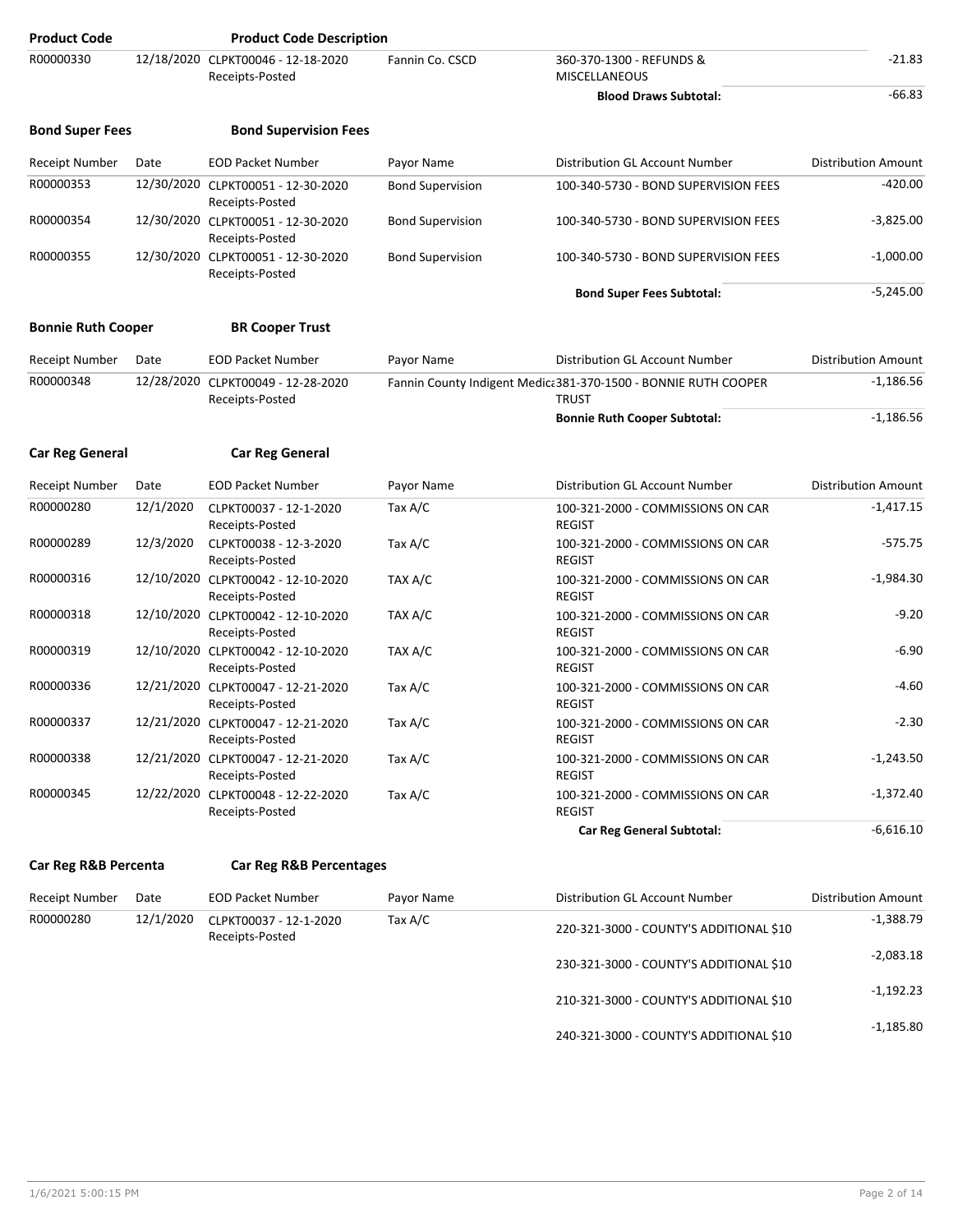| <b>Product Code</b> |           | <b>Product Code Description</b>                       |         |                                         |             |
|---------------------|-----------|-------------------------------------------------------|---------|-----------------------------------------|-------------|
| R00000289           | 12/3/2020 | CLPKT00038 - 12-3-2020<br>Receipts-Posted             | Tax A/C | 230-321-3000 - COUNTY'S ADDITIONAL \$10 | $-893.81$   |
|                     |           |                                                       |         | 210-321-3000 - COUNTY'S ADDITIONAL \$10 | $-511.54$   |
|                     |           |                                                       |         | 220-321-3000 - COUNTY'S ADDITIONAL \$10 | $-595.87$   |
|                     |           |                                                       |         | 240-321-3000 - COUNTY'S ADDITIONAL \$10 | $-508.78$   |
| R00000316           |           | 12/10/2020 CLPKT00042 - 12-10-2020<br>Receipts-Posted | TAX A/C | 240-321-3000 - COUNTY'S ADDITIONAL \$10 | $-1,597.28$ |
|                     |           |                                                       |         | 210-321-3000 - COUNTY'S ADDITIONAL \$10 | $-1,605.94$ |
|                     |           |                                                       |         | 230-321-3000 - COUNTY'S ADDITIONAL \$10 | $-2,806.07$ |
|                     |           |                                                       |         | 220-321-3000 - COUNTY'S ADDITIONAL \$10 | $-1,870.71$ |
| R00000318           |           | 12/10/2020 CLPKT00042 - 12-10-2020<br>Receipts-Posted | TAX A/C | 240-321-3000 - COUNTY'S ADDITIONAL \$10 | $-8.11$     |
|                     |           |                                                       |         | 210-321-3000 - COUNTY'S ADDITIONAL \$10 | $-8.15$     |
|                     |           |                                                       |         | 220-321-3000 - COUNTY'S ADDITIONAL \$10 | $-9.50$     |
|                     |           |                                                       |         | 230-321-3000 - COUNTY'S ADDITIONAL \$10 | $-14.24$    |
| R00000319           |           | 12/10/2020 CLPKT00042 - 12-10-2020<br>Receipts-Posted | TAX A/C | 210-321-3000 - COUNTY'S ADDITIONAL \$10 | $-6.12$     |
|                     |           |                                                       |         | 220-321-3000 - COUNTY'S ADDITIONAL \$10 | $-7.12$     |
|                     |           |                                                       |         | 240-321-3000 - COUNTY'S ADDITIONAL \$10 | $-6.08$     |
|                     |           |                                                       |         | 230-321-3000 - COUNTY'S ADDITIONAL \$10 | $-10.68$    |
| R00000336           |           | 12/21/2020 CLPKT00047 - 12-21-2020<br>Receipts-Posted | Tax A/C | 210-321-3000 - COUNTY'S ADDITIONAL \$10 | $-4.08$     |
|                     |           |                                                       |         | 220-321-3000 - COUNTY'S ADDITIONAL \$10 | $-4.75$     |
|                     |           |                                                       |         | 240-321-3000 - COUNTY'S ADDITIONAL \$10 | $-4.05$     |
|                     |           |                                                       |         | 230-321-3000 - COUNTY'S ADDITIONAL \$10 | $-7.12$     |
| R00000337           |           | 12/21/2020 CLPKT00047 - 12-21-2020<br>Receipts-Posted | Tax A/C | 230-321-3000 - COUNTY'S ADDITIONAL \$10 | $-3.56$     |
|                     |           |                                                       |         | 240-321-3000 - COUNTY'S ADDITIONAL \$10 | $-2.03$     |
|                     |           |                                                       |         | 210-321-3000 - COUNTY'S ADDITIONAL \$10 | $-2.04$     |
|                     |           |                                                       |         | 220-321-3000 - COUNTY'S ADDITIONAL \$10 | $-2.37$     |
| R00000338           |           | 12/21/2020 CLPKT00047 - 12-21-2020<br>Receipts-Posted | Tax A/C | 230-321-3000 - COUNTY'S ADDITIONAL \$10 | $-1,869.52$ |
|                     |           |                                                       |         | 220-321-3000 - COUNTY'S ADDITIONAL \$10 | $-1,246.35$ |
|                     |           |                                                       |         | 240-321-3000 - COUNTY'S ADDITIONAL \$10 | $-1,064.18$ |
|                     |           |                                                       |         | 210-321-3000 - COUNTY'S ADDITIONAL \$10 | $-1,069.95$ |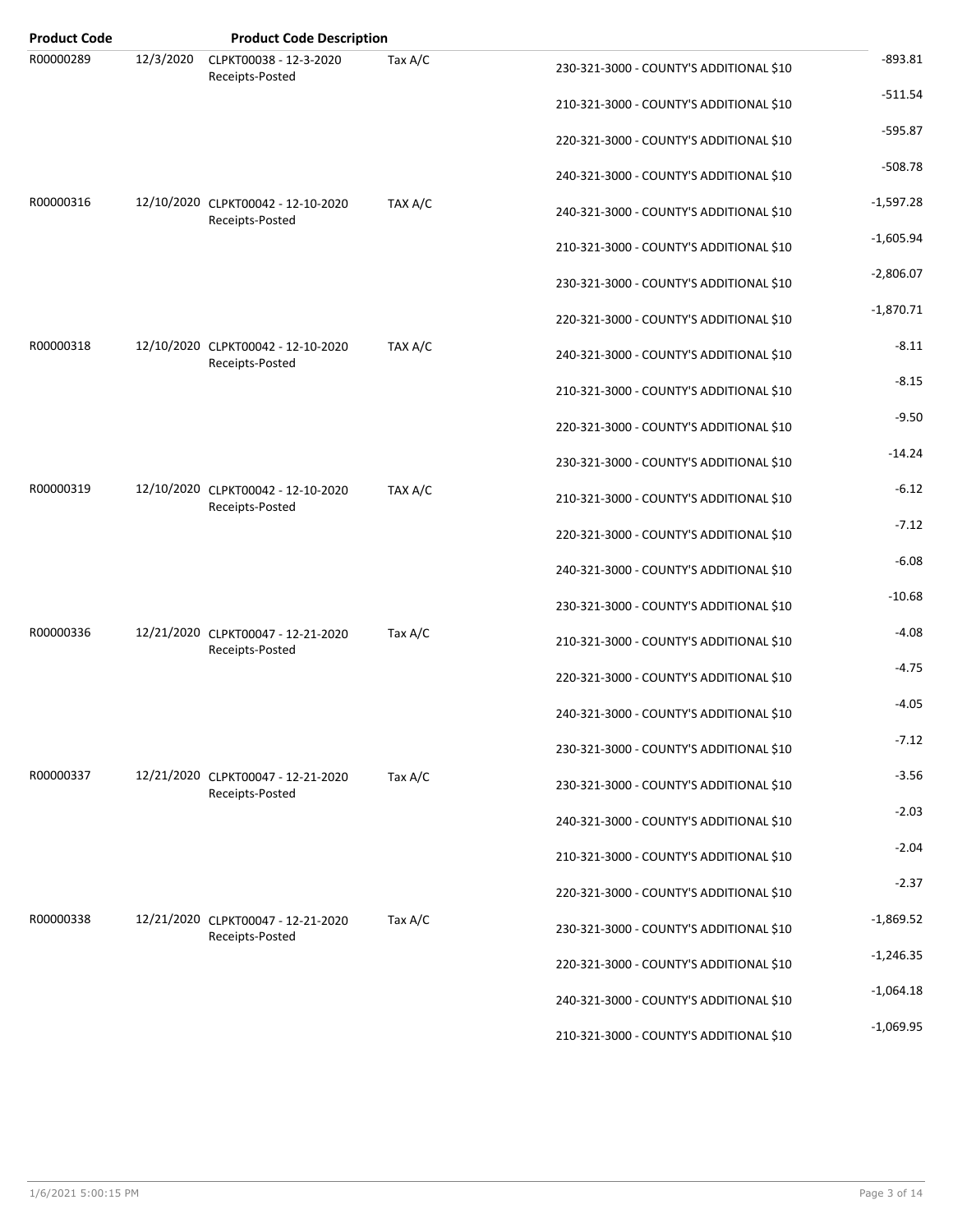| <b>Product Code</b>      |           | <b>Product Code Description</b>                       |                      |                                                     |                            |
|--------------------------|-----------|-------------------------------------------------------|----------------------|-----------------------------------------------------|----------------------------|
| R00000345                |           | 12/22/2020 CLPKT00048 - 12-22-2020<br>Receipts-Posted | Tax A/C              | 210-321-3000 - COUNTY'S ADDITIONAL \$10             | $-1,143.32$                |
|                          |           |                                                       |                      | 230-321-3000 - COUNTY'S ADDITIONAL \$10             | -1,997.72                  |
|                          |           |                                                       |                      | 240-321-3000 - COUNTY'S ADDITIONAL \$10             | -1,137.15                  |
|                          |           |                                                       |                      | 220-321-3000 - COUNTY'S ADDITIONAL \$10             | $-1,331.81$                |
|                          |           |                                                       |                      | Car Reg R&B Percenta Subtotal:                      | $-27,200.00$               |
| <b>Car Titles</b>        |           | <b>Commission on Car Titles</b>                       |                      |                                                     |                            |
| <b>Receipt Number</b>    | Date      | <b>EOD Packet Number</b>                              | Payor Name           | Distribution GL Account Number                      | <b>Distribution Amount</b> |
| R00000279                | 12/1/2020 | CLPKT00037 - 12-1-2020<br>Receipts-Posted             | Tax A/C              | 100-321-2500 - COMMISSION ON CAR<br><b>TITLES</b>   | $-1,140.00$                |
| R00000288                | 12/3/2020 | CLPKT00038 - 12-3-2020<br>Receipts-Posted             | Tax A/C              | 100-321-2500 - COMMISSION ON CAR<br><b>TITLES</b>   | $-340.00$                  |
| R00000317                |           | 12/10/2020 CLPKT00042 - 12-10-2020<br>Receipts-Posted | TAX A/C              | 100-321-2500 - COMMISSION ON CAR<br><b>TITLES</b>   | $-735.00$                  |
| R00000335                |           | 12/21/2020 CLPKT00047 - 12-21-2020<br>Receipts-Posted | Tax $A/C$            | 100-321-2500 - COMMISSION ON CAR<br><b>TITLES</b>   | $-655.00$                  |
| R00000344                |           | 12/22/2020 CLPKT00048 - 12-22-2020<br>Receipts-Posted | Tax A/C              | 100-321-2500 - COMMISSION ON CAR<br><b>TITLES</b>   | $-785.00$                  |
|                          |           |                                                       |                      | <b>Car Titles Subtotal:</b>                         | $-3,655.00$                |
| Co Ct @ Law              |           | Comptroller                                           |                      |                                                     |                            |
| Receipt Number           | Date      | <b>EOD Packet Number</b>                              | Payor Name           | Distribution GL Account Number                      | <b>Distribution Amount</b> |
| R00000329                |           | 12/17/2020 CLPKT00045 - 12-17-2020<br>Receipts-Posted | Comptroller          | 100-370-4100 - CO CT AT LAW SUPPLEMENT              | $-21,000.00$               |
|                          |           |                                                       |                      | Co Ct @ Law Subtotal:                               | $-21,000.00$               |
| <b>Cobra Health</b>      |           | <b>Payroll Cobra Health</b>                           |                      |                                                     |                            |
| <b>Receipt Number</b>    | Date      | <b>EOD Packet Number</b>                              | Payor Name           | <b>Distribution GL Account Number</b>               | <b>Distribution Amount</b> |
| R00000293                | 12/4/2020 | CLPKT00039 - 12-4-2020<br>Receipts-Posted             | Frank H. Johns       | 950-370-1300 - REFUNDS &<br><b>MISCELLANEOUS</b>    | $-474.20$                  |
|                          |           |                                                       |                      | <b>Cobra Health Subtotal:</b>                       | $-474.20$                  |
| <b>Const Pct 1 Fees</b>  |           | <b>Const Pct 1 Fees</b>                               |                      |                                                     |                            |
| <b>Receipt Number</b>    | Date      | <b>EOD Packet Number</b>                              | Payor Name           | Distribution GL Account Number                      | <b>Distribution Amount</b> |
| R00000290                | 12/3/2020 | CLPKT00038 - 12-3-2020<br>Receipts-Posted             | Constable Pct. #1    | 100-340-5510 - CONSTABLE PCT. 1 FEES                | $-70.00$                   |
|                          |           |                                                       |                      | <b>Const Pct 1 Fees Subtotal:</b>                   | $-70.00$                   |
| <b>Culvert General</b>   |           | <b>Culvert Permit</b>                                 |                      |                                                     |                            |
| <b>Receipt Number</b>    | Date      | <b>EOD Packet Number</b>                              | Payor Name           | Distribution GL Account Number                      | <b>Distribution Amount</b> |
| R00000294                | 12/8/2020 | CLPKT00040 - 12-8-2020<br>Receipts-Posted             | <b>Tyler Stanley</b> | 100-370-1420 - CULVERT PERMITTING<br><b>PROCESS</b> | $-10.00$                   |
| R00000342                |           | 12/22/2020 CLPKT00048 - 12-22-2020<br>Receipts-Posted | Jim Jarvis           | 100-370-1420 - CULVERT PERMITTING<br><b>PROCESS</b> | $-10.00$                   |
|                          |           |                                                       |                      | <b>Culvert General Subtotal:</b>                    | $-20.00$                   |
| <b>Culvert R&amp;B 1</b> |           | <b>Culvert Permit</b>                                 |                      |                                                     |                            |
| <b>Receipt Number</b>    | Date      | <b>EOD Packet Number</b>                              | Payor Name           | Distribution GL Account Number                      | <b>Distribution Amount</b> |
| R00000294                | 12/8/2020 | CLPKT00040 - 12-8-2020<br>Receipts-Posted             | <b>Tyler Stanley</b> | 210-370-1420 - CULVERT PERMITTING<br><b>PROCESS</b> | $-20.00$                   |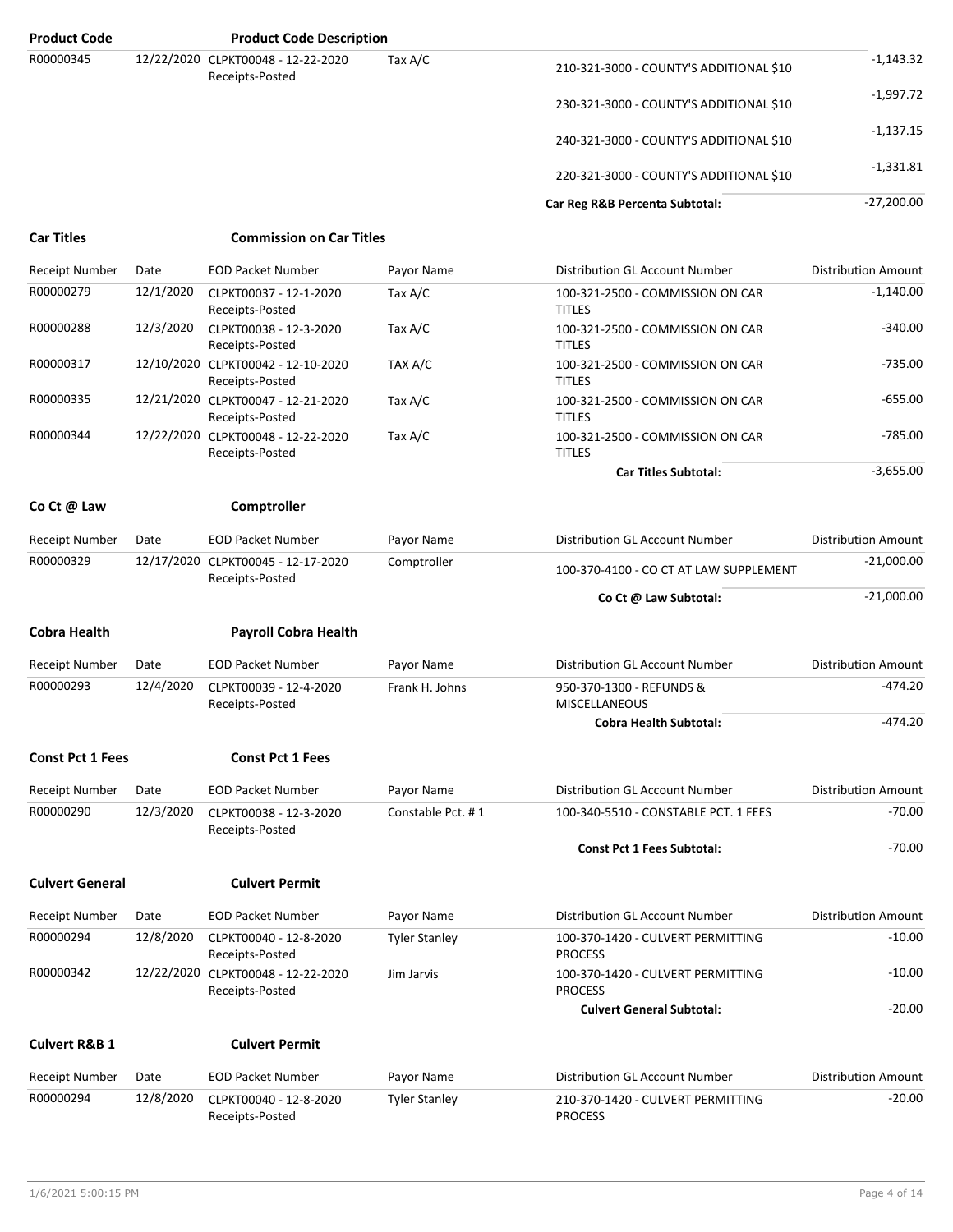| <b>Product Code</b>        |           | <b>Product Code Description</b>                       |                              |                                                     |                              |
|----------------------------|-----------|-------------------------------------------------------|------------------------------|-----------------------------------------------------|------------------------------|
| R00000342                  |           | 12/22/2020 CLPKT00048 - 12-22-2020<br>Receipts-Posted | Jim Jarvis                   | 210-370-1420 - CULVERT PERMITTING<br><b>PROCESS</b> | $-20.00$                     |
|                            |           |                                                       |                              | <b>Culvert R&amp;B 1 Subtotal:</b>                  | $-40.00$                     |
| <b>Current Prop Tax</b>    |           | <b>Flat Amount</b>                                    |                              |                                                     |                              |
| <b>Receipt Number</b>      | Date      | <b>EOD Packet Number</b>                              | Payor Name                   | Distribution GL Account Number                      | <b>Distribution Amount</b>   |
| R00000292                  | 12/4/2020 | CLPKT00039 - 12-4-2020<br>Receipts-Posted             | <b>Appraisal District</b>    | 600-310-1100 - CURRENT TAXES                        | $-14,802.95$                 |
| R00000323                  |           | 12/11/2020 CLPKT00043 - 12-11-2020<br>Receipts-Posted | <b>Appraisal District</b>    | 600-310-1100 - CURRENT TAXES                        | $-14,231.76$                 |
| R00000331                  |           | 12/18/2020 CLPKT00046 - 12-18-2020<br>Receipts-Posted | <b>Appraisal District</b>    | 600-310-1100 - CURRENT TAXES                        | $-81,296.53$                 |
| R00000351                  |           | 12/28/2020 CLPKT00049 - 12-28-2020<br>Receipts-Posted | <b>Appraisal District</b>    | 600-310-1100 - CURRENT TAXES                        | $-56,510.23$                 |
|                            |           |                                                       |                              | <b>Current Prop Tax Subtotal:</b>                   | $-166,841.47$                |
| <b>Current Prop Taxes</b>  |           | <b>Current Prop Taxes</b>                             |                              |                                                     |                              |
| <b>Receipt Number</b>      | Date      | <b>EOD Packet Number</b>                              | Payor Name                   | Distribution GL Account Number                      | <b>Distribution Amount</b>   |
| R00000292                  | 12/4/2020 | CLPKT00039 - 12-4-2020                                | <b>Appraisal District</b>    | 220-310-1100 - CURRENT TAXES                        | $-7,257.91$                  |
|                            |           | Receipts-Posted                                       |                              | 240-310-1100 - CURRENT TAXES                        | $-6,197.64$                  |
|                            |           |                                                       |                              | 210-310-1100 - CURRENT TAXES                        | $-6,229.61$                  |
|                            |           |                                                       |                              | 100-310-1100 - CURRENT TAXES                        | $-108,389.29$                |
|                            |           |                                                       |                              | 230-310-1100 - CURRENT TAXES                        | $-10,886.18$                 |
| R00000323                  |           | 12/11/2020 CLPKT00043 - 12-11-2020                    | <b>Appraisal District</b>    | 220-310-1100 - CURRENT TAXES                        | $-6,986.41$                  |
|                            |           | Receipts-Posted                                       |                              | 100-310-1100 - CURRENT TAXES                        | $-104,334.74$                |
|                            |           |                                                       |                              | 230-310-1100 - CURRENT TAXES                        | $-10,478.95$                 |
|                            |           |                                                       |                              | 240-310-1100 - CURRENT TAXES                        | $-5,965.81$                  |
|                            |           |                                                       |                              | 210-310-1100 - CURRENT TAXES                        | $-5,996.57$                  |
| R00000331                  |           | 12/18/2020 CLPKT00046 - 12-18-2020                    | <b>Appraisal District</b>    | 100-310-1100 - CURRENT TAXES                        | -593,058.02                  |
|                            |           | Receipts-Posted                                       |                              | 230-310-1100 - CURRENT TAXES                        | $-59,564.31$                 |
|                            |           |                                                       |                              | 220-310-1100 - CURRENT TAXES                        | $-39,712.08$                 |
|                            |           |                                                       |                              |                                                     | $-34,085.63$                 |
|                            |           |                                                       |                              | 210-310-1100 - CURRENT TAXES                        | $-33,910.75$                 |
|                            |           |                                                       |                              | 240-310-1100 - CURRENT TAXES                        |                              |
| R00000351                  |           | 12/28/2020 CLPKT00049 - 12-28-2020<br>Receipts-Posted | <b>Appraisal District</b>    | 240-310-1100 - CURRENT TAXES                        | $-23,574.83$<br>$-23,696.40$ |
|                            |           |                                                       |                              | 210-310-1100 - CURRENT TAXES                        |                              |
|                            |           |                                                       |                              | 220-310-1100 - CURRENT TAXES                        | $-27,607.92$                 |
|                            |           |                                                       |                              | 100-310-1100 - CURRENT TAXES                        | $-412,295.15$                |
|                            |           |                                                       |                              | 230-310-1100 - CURRENT TAXES                        | $-41,409.23$                 |
|                            |           |                                                       |                              | <b>Current Prop Taxes Subtotal:</b>                 | $-1,561,637.43$              |
| <b>DA Postage</b>          |           | <b>DA Postage</b>                                     |                              |                                                     |                              |
| Receipt Number             | Date      | <b>EOD Packet Number</b>                              | Payor Name                   | Distribution GL Account Number                      | <b>Distribution Amount</b>   |
| R00000276                  | 12/1/2020 | CLPKT00037 - 12-1-2020<br>Receipts-Posted             | District Attorney Trust Fund | 100-475-3110 - POSTAGE                              | $-6.95$                      |
|                            |           |                                                       |                              | <b>DA Postage Subtotal:</b>                         | $-6.95$                      |
| <b>Delinquent Prop Tax</b> |           | <b>Flat Amount</b>                                    |                              |                                                     |                              |
| <b>Receipt Number</b>      | Date      | <b>EOD Packet Number</b>                              | Payor Name                   | Distribution GL Account Number                      | Distribution Amount          |
| R00000292                  | 12/4/2020 | CLPKT00039 - 12-4-2020<br>Receipts-Posted             | <b>Appraisal District</b>    | 600-310-1200 - DELINQUENT TAXES                     | -836.79                      |
| R00000323                  |           | 12/11/2020 CLPKT00043 - 12-11-2020<br>Receipts-Posted | <b>Appraisal District</b>    | 600-310-1200 - DELINQUENT TAXES                     | $-182.44$                    |
| R00000331                  |           | 12/18/2020 CLPKT00046 - 12-18-2020<br>Receipts-Posted | <b>Appraisal District</b>    | 600-310-1200 - DELINQUENT TAXES                     | $-253.27$                    |
|                            |           |                                                       |                              |                                                     |                              |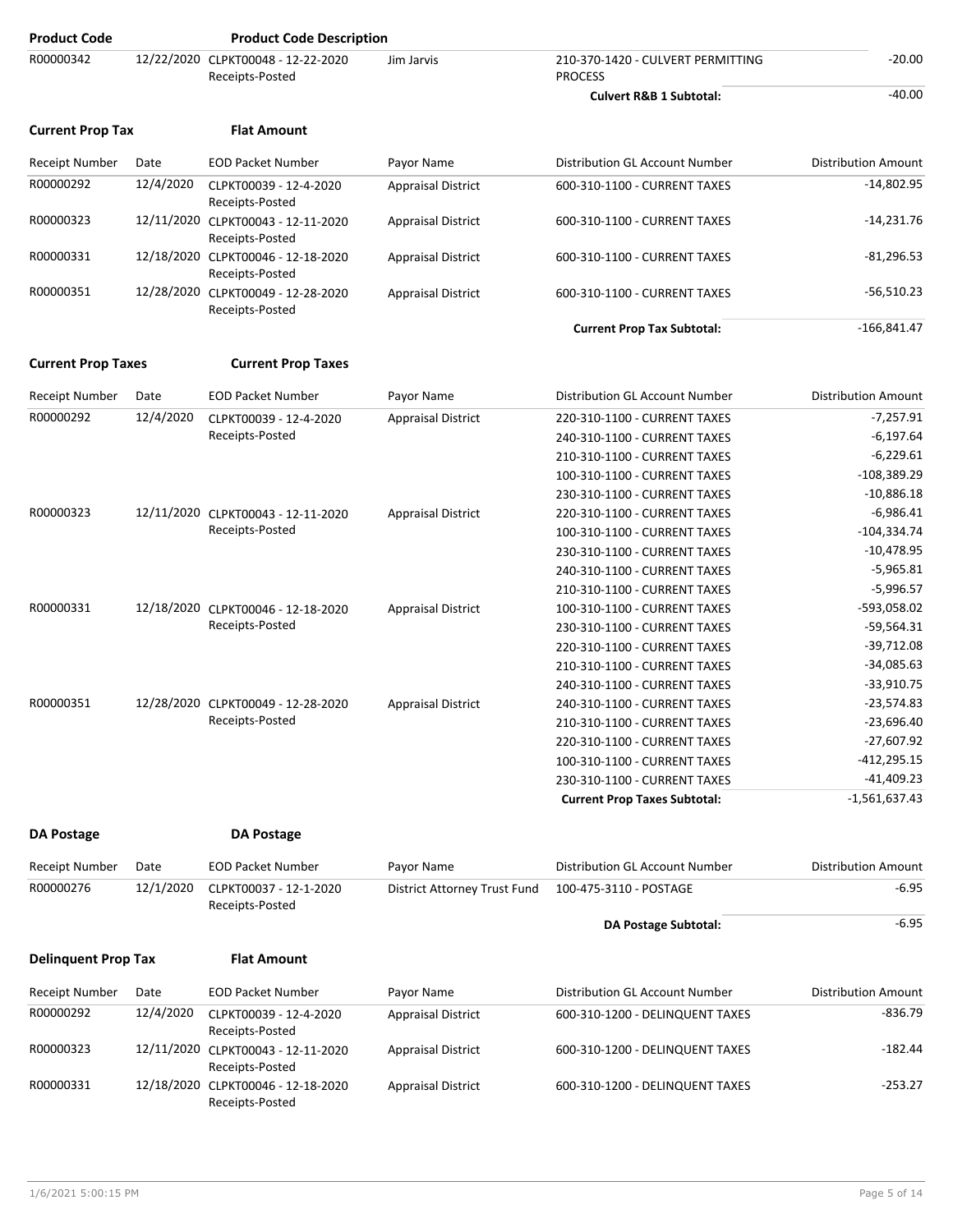| <b>Product Code</b>         |           | <b>Product Code Description</b>                       |                              |                                                                    |                            |
|-----------------------------|-----------|-------------------------------------------------------|------------------------------|--------------------------------------------------------------------|----------------------------|
| R00000351                   |           | 12/28/2020 CLPKT00049 - 12-28-2020<br>Receipts-Posted | <b>Appraisal District</b>    | 600-310-1200 - DELINQUENT TAXES                                    | $-274.49$                  |
|                             |           |                                                       |                              | <b>Delinquent Prop Tax Subtotal:</b>                               | $-1,546.99$                |
| <b>Delinquent Prop Taxe</b> |           | <b>Delinquent Prop Taxes</b>                          |                              |                                                                    |                            |
| <b>Receipt Number</b>       | Date      | <b>EOD Packet Number</b>                              | Payor Name                   | Distribution GL Account Number                                     | <b>Distribution Amount</b> |
| R00000292                   | 12/4/2020 | CLPKT00039 - 12-4-2020                                | <b>Appraisal District</b>    | 210-310-1200 - DELINQUENT TAXES                                    | $-607.65$                  |
|                             |           | Receipts-Posted                                       |                              | 220-310-1200 - DELINQUENT TAXES                                    | $-707.95$                  |
|                             |           |                                                       |                              | 100-310-1200 - DELINQUENT TAXES                                    | $-10,572.51$               |
|                             |           |                                                       |                              | 230-310-1200 - DELINQUENT TAXES                                    | $-1,061.86$                |
|                             |           |                                                       |                              | 240-310-1200 - DELINQUENT TAXES                                    | $-604.53$                  |
| R00000323                   |           | 12/11/2020 CLPKT00043 - 12-11-2020                    | <b>Appraisal District</b>    | 100-310-1200 - DELINQUENT TAXES                                    | $-2,350.08$                |
|                             |           | Receipts-Posted                                       |                              | 220-310-1200 - DELINQUENT TAXES                                    | $-157.36$                  |
|                             |           |                                                       |                              | 210-310-1200 - DELINQUENT TAXES                                    | $-135.07$                  |
|                             |           |                                                       |                              | 240-310-1200 - DELINQUENT TAXES                                    | $-134.38$                  |
|                             |           |                                                       |                              | 230-310-1200 - DELINQUENT TAXES                                    | $-236.03$                  |
| R00000331                   |           | 12/18/2020 CLPKT00046 - 12-18-2020<br>Receipts-Posted | <b>Appraisal District</b>    | 240-310-1200 - DELINQUENT TAXES                                    | $-190.08$                  |
|                             |           |                                                       |                              | 100-310-1200 - DELINQUENT TAXES                                    | $-3,324.18$                |
|                             |           |                                                       |                              | 210-310-1200 - DELINQUENT TAXES                                    | $-191.06$                  |
|                             |           |                                                       |                              | 230-310-1200 - DELINQUENT TAXES<br>220-310-1200 - DELINQUENT TAXES | $-333.87$<br>$-222.59$     |
| R00000351                   |           | 12/28/2020 CLPKT00049 - 12-28-2020                    | <b>Appraisal District</b>    | 210-310-1200 - DELINQUENT TAXES                                    | $-228.00$                  |
|                             |           | Receipts-Posted                                       |                              | 100-310-1200 - DELINQUENT TAXES                                    | $-3,966.96$                |
|                             |           |                                                       |                              | 220-310-1200 - DELINQUENT TAXES                                    | $-265.63$                  |
|                             |           |                                                       |                              | 230-310-1200 - DELINQUENT TAXES                                    | $-398.42$                  |
|                             |           |                                                       |                              | 240-310-1200 - DELINQUENT TAXES                                    | $-226.83$                  |
|                             |           |                                                       |                              | <b>Delinquent Prop Taxe Subtotal:</b>                              | $-25,915.04$               |
|                             |           |                                                       |                              |                                                                    |                            |
| Dist Attny Fee 360          |           | Dist Attny Fee 360                                    |                              |                                                                    |                            |
| <b>Receipt Number</b>       | Date      | <b>EOD Packet Number</b>                              | Payor Name                   | Distribution GL Account Number                                     | <b>Distribution Amount</b> |
| R00000277                   | 12/1/2020 | CLPKT00037 - 12-1-2020<br>Receipts-Posted             | District Attorney Trust Fund | 360-340-4750 - DISTRICT ATTORNEY FEES                              | $-15.00$                   |
|                             |           |                                                       |                              | Dist Attny Fee 360 Subtotal:                                       | $-15.00$                   |
| <b>Dist Attny Fees</b>      |           | <b>Dist Attny Fees</b>                                |                              |                                                                    |                            |
|                             |           |                                                       |                              |                                                                    |                            |
| Receipt Number              | Date      | <b>EOD Packet Number</b>                              | Payor Name                   | Distribution GL Account Number                                     | <b>Distribution Amount</b> |
| R00000276                   | 12/1/2020 | CLPKT00037 - 12-1-2020<br>Receipts-Posted             | District Attorney Trust Fund | 100-340-4750 - DISTRICT ATTORNEY FEES                              | $-2.00$                    |
|                             |           |                                                       |                              | <b>Dist Attny Fees Subtotal:</b>                                   | $-2.00$                    |
| <b>Donations</b>            |           | <b>Lake Fannin Donations</b>                          |                              |                                                                    |                            |
| <b>Receipt Number</b>       | Date      | <b>EOD Packet Number</b>                              | Payor Name                   | Distribution GL Account Number                                     | <b>Distribution Amount</b> |
| R00000305                   | 12/9/2020 | CLPKT00041 - 12-9-2020<br>Receipts-Posted             | Ivan Lee Burton              | 850-370-1500 - DONATIONS                                           | $-200.00$                  |
| R00000306                   | 12/9/2020 | CLPKT00041 - 12-9-2020<br>Receipts-Posted             | Janice Mumford               | 850-370-1500 - DONATIONS                                           | $-20.00$                   |
| R00000307                   | 12/9/2020 | CLPKT00041 - 12-9-2020<br>Receipts-Posted             | Vanessa J. Caylor            | 850-370-1500 - DONATIONS                                           | $-40.00$                   |
| R00000308                   | 12/9/2020 | CLPKT00041 - 12-9-2020<br>Receipts-Posted             | Lake Fannin Volunteers       | 850-370-1500 - DONATIONS                                           | $-140.00$                  |
| R00000315                   |           | 12/10/2020 CLPKT00042 - 12-10-2020<br>Receipts-Posted | Lake Fannin Volunteers       | 850-370-1500 - DONATIONS                                           | $-19.12$                   |
| R00000346                   |           | 12/28/2020 CLPKT00049 - 12-28-2020<br>Receipts-Posted | Lake Fannin Volunteers       | 850-370-1500 - DONATIONS                                           | $-120.00$                  |
|                             |           |                                                       |                              | <b>Donations Subtotal:</b>                                         | $-539.12$                  |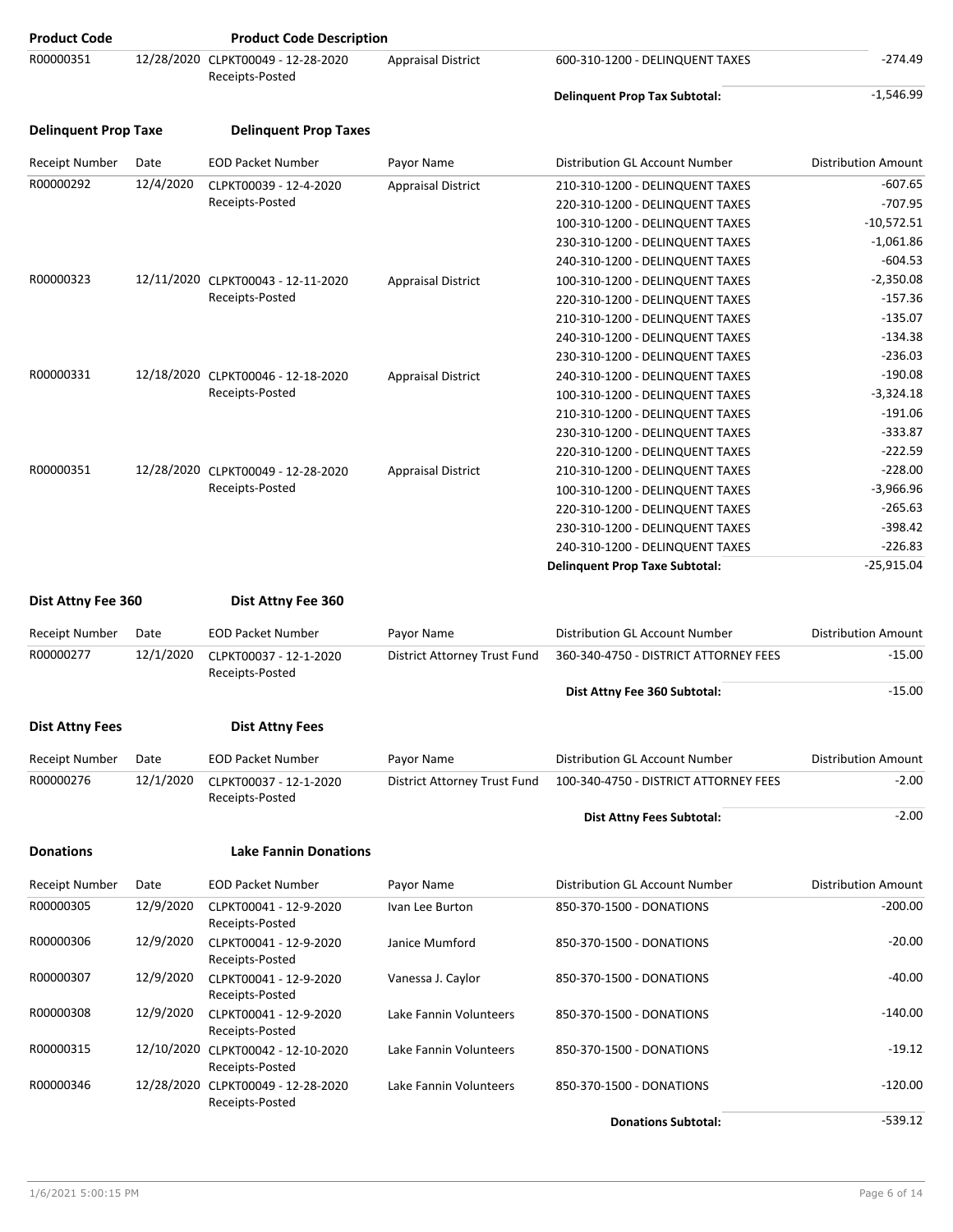| <b>Product Code</b>         |           | <b>Product Code Description</b>                       |                           |                                                                     |                            |
|-----------------------------|-----------|-------------------------------------------------------|---------------------------|---------------------------------------------------------------------|----------------------------|
| <b>Flood Plain</b>          |           | <b>Flood Plain Fees</b>                               |                           |                                                                     |                            |
| Receipt Number              | Date      | <b>EOD Packet Number</b>                              | Payor Name                | Distribution GL Account Number                                      | <b>Distribution Amount</b> |
| R00000334                   |           | 12/21/2020 CLPKT00047 - 12-21-2020<br>Receipts-Posted |                           | Carsten Holm Pederson/John K100-340-6540 - FLOOD PLAIN FEES         | $-30.00$                   |
|                             |           |                                                       |                           | <b>Flood Plain Subtotal:</b>                                        | $-30.00$                   |
| <b>Hickory Creek</b>        |           | Hickory Creek #7219149                                |                           |                                                                     |                            |
| <b>Receipt Number</b>       | Date      | <b>EOD Packet Number</b>                              | Payor Name                | Distribution GL Account Number                                      | <b>Distribution Amount</b> |
| R00000349                   |           | 12/28/2020 CLPKT00049 - 12-28-2020<br>Receipts-Posted | Department of Agriculture | 930-330-9090 - GRANT #7219149 HICKORY<br><b>CREEK</b>               | $-212,816.59$              |
|                             |           |                                                       |                           | <b>Hickory Creek Subtotal:</b>                                      | $-212,816.59$              |
| <b>IHC</b>                  |           | <b>IHC Trust Contribution</b>                         |                           |                                                                     |                            |
| <b>Receipt Number</b>       | Date      | <b>EOD Packet Number</b>                              | Payor Name                | Distribution GL Account Number                                      | <b>Distribution Amount</b> |
| R00000347                   |           | 12/28/2020 CLPKT00049 - 12-28-2020<br>Receipts-Posted |                           | Fannin County Indigent Health 100-370-1200 - CONTRIBUTION IHC TRUST | $-16,749.44$               |
|                             |           |                                                       |                           | <b>IHC Subtotal:</b>                                                | $-16,749.44$               |
| Jail Pay Phone Commi        |           | Jail Pay Phone Commi                                  |                           |                                                                     |                            |
| <b>Receipt Number</b>       | Date      | <b>EOD Packet Number</b>                              | Payor Name                | Distribution GL Account Number                                      | <b>Distribution Amount</b> |
| R00000285                   | 12/1/2020 | CLPKT00037 - 12-1-2020<br>Receipts-Posted             | <b>Securus</b>            | 100-319-4200 - JAIL PAY PHONE<br><b>COMMISSION</b>                  | $-34,138.66$               |
|                             |           |                                                       |                           | Jail Pay Phone Commi Subtotal:                                      | $-34,138.66$               |
| <b>Juv Prob Fees</b>        |           | <b>Juv Prob Fees</b>                                  |                           |                                                                     |                            |
| Receipt Number              | Date      | <b>EOD Packet Number</b>                              | Payor Name                | Distribution GL Account Number                                      | <b>Distribution Amount</b> |
| R00000302                   | 12/8/2020 | CLPKT00040 - 12-8-2020<br>Receipts-Posted             | Juvenile Probation        | 891-340-5750 - JUVENILE PROBATION FEES                              | $-60.00$                   |
|                             |           |                                                       |                           | <b>Juv Prob Fees Subtotal:</b>                                      | $-60.00$                   |
| Juv Prob Reimb of Ex        |           | <b>Juv Prob Reimb of Expenses</b>                     |                           |                                                                     |                            |
| Receipt Number              | Date      | <b>EOD Packet Number</b>                              | Payor Name                | Distribution GL Account Number                                      | Distribution Amount        |
| R00000302                   | 12/8/2020 | CLPKT00040 - 12-8-2020<br>Receipts-Posted             | Juvenile Probation        | 891-340-5790 - REIMBURSEMENT OF<br><b>EXPENSES</b>                  | $-105.56$                  |
| R00000303                   | 12/8/2020 | CLPKT00040 - 12-8-2020<br>Receipts-Posted             | Juvenile Probation        | 891-340-5790 - REIMBURSEMENT OF<br><b>EXPENSES</b>                  | $-160.00$                  |
|                             |           |                                                       |                           | <b>Juv Prob Reimb of Ex Subtotal:</b>                               | $-265.56$                  |
| <b>Juv Prob Restitution</b> |           | <b>Juv Prob Restitution</b>                           |                           |                                                                     |                            |
| Receipt Number              | Date      | <b>EOD Packet Number</b>                              | Payor Name                | Distribution GL Account Number                                      | <b>Distribution Amount</b> |
| R00000302                   | 12/8/2020 | CLPKT00040 - 12-8-2020<br>Receipts-Posted             | Juvenile Probation        | 891-340-5760 - JUVENILE PROBATION<br><b>RESTITUTION</b>             | $-34.44$                   |
|                             |           |                                                       |                           | <b>Juv Prob Restitution Subtotal:</b>                               | $-34.44$                   |
| <b>KFYN</b>                 |           | <b>KFYN Radio Tower Rent</b>                          |                           |                                                                     |                            |
| <b>Receipt Number</b>       | Date      | <b>EOD Packet Number</b>                              | Payor Name                | Distribution GL Account Number                                      | <b>Distribution Amount</b> |
| R00000310                   | 12/9/2020 | CLPKT00041 - 12-9-2020<br>Receipts-Posted             | Vision Media Group, Inc.  | 100-370-1000 - KFYN-RADIO TOWER RENT                                | $-200.00$                  |
|                             |           |                                                       |                           | <b>KFYN Subtotal:</b>                                               | $-200.00$                  |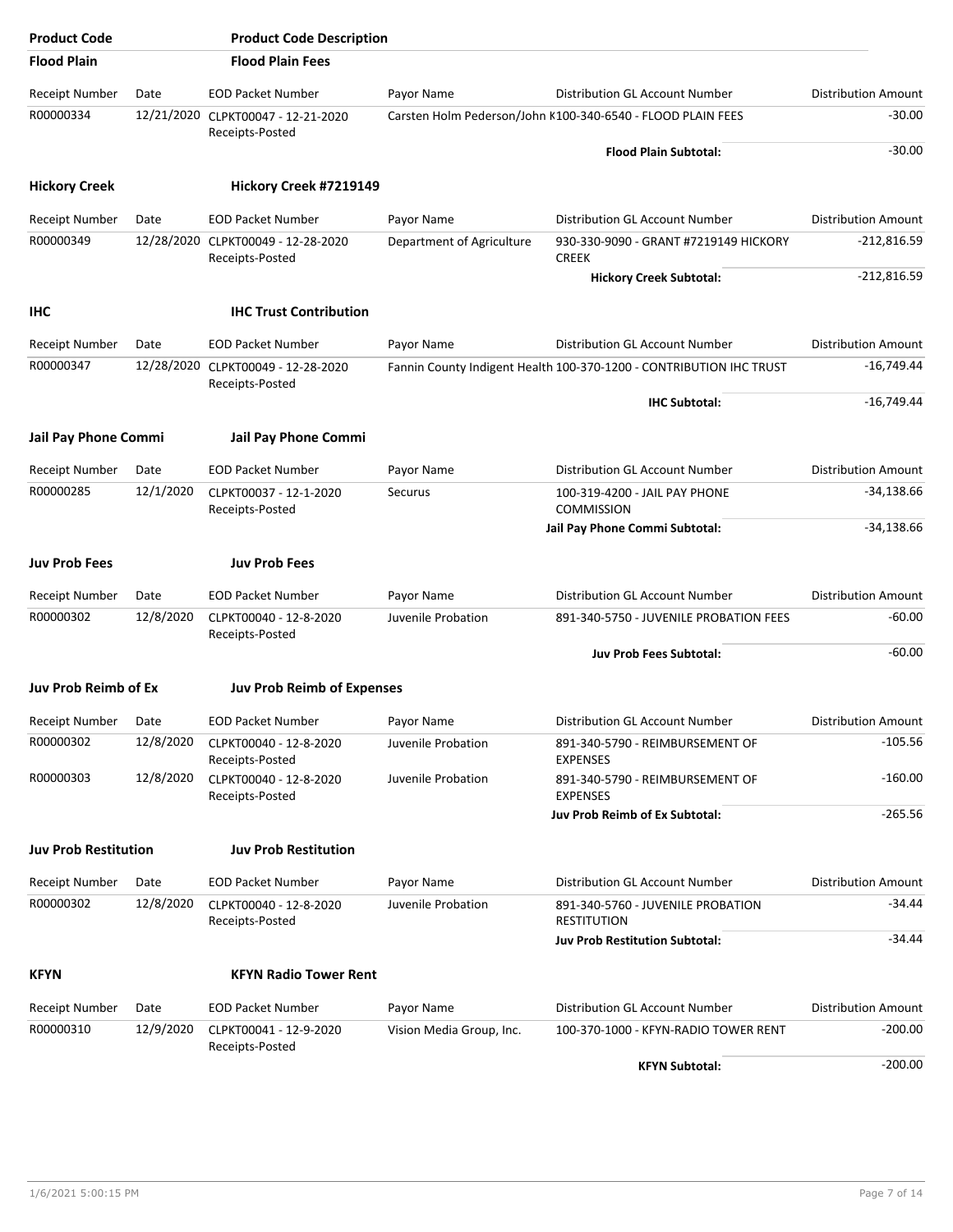| <b>Product Code</b>         |           | <b>Product Code Description</b>                       |                                                       |                                                     |                            |
|-----------------------------|-----------|-------------------------------------------------------|-------------------------------------------------------|-----------------------------------------------------|----------------------------|
| <b>Legend Bank 100</b>      |           | <b>Interest</b>                                       |                                                       |                                                     |                            |
| <b>Receipt Number</b>       | Date      | <b>EOD Packet Number</b>                              | Payor Name                                            | <b>Distribution GL Account Number</b>               | <b>Distribution Amount</b> |
| R00000314                   |           | 12/10/2020 CLPKT00042 - 12-10-2020<br>Receipts-Posted | Environmental Dev.                                    | 100-360-1000 - INTEREST EARNINGS                    | $-0.07$                    |
|                             |           |                                                       |                                                       | Legend Bank 100 Subtotal:                           | $-0.07$                    |
| <b>Refunds General</b>      |           | <b>Refunds and Miscellaneous</b>                      |                                                       |                                                     |                            |
| <b>Receipt Number</b>       | Date      | <b>EOD Packet Number</b>                              | Payor Name                                            | Distribution GL Account Number                      | <b>Distribution Amount</b> |
| R00000322                   |           | 12/11/2020 CLPKT00043 - 12-11-2020<br>Receipts-Posted | Comptroller                                           | 100-370-1300 - REFUNDS &<br><b>MISCELLANEOUS</b>    | $-279.68$                  |
| R00000326                   |           | 12/17/2020 CLPKT00045 - 12-17-2020<br>Receipts-Posted | Linebarger Goggan Blair & Sam100-370-1300 - REFUNDS & | <b>MISCELLANEOUS</b>                                | -1,767.75                  |
| R00000327                   |           | 12/17/2020 CLPKT00045 - 12-17-2020<br>Receipts-Posted | Linebarger Goggan Blair & Sam100-370-1300 - REFUNDS & | MISCELLANEOUS                                       | -4,693.82                  |
|                             |           |                                                       |                                                       | <b>Refunds General Subtotal:</b>                    | $-6.741.25$                |
| <b>Refunds R&amp;B 1</b>    |           | <b>Refunds R&amp;B 1</b>                              |                                                       |                                                     |                            |
| <b>Receipt Number</b>       | Date      | <b>EOD Packet Number</b>                              | Payor Name                                            | Distribution GL Account Number                      | <b>Distribution Amount</b> |
| R00000287                   | 12/3/2020 | CLPKT00038 - 12-3-2020<br>Receipts-Posted             | James R. Moore                                        | 210-370-1300 - REFUNDS &<br><b>MISCELLANEOUS</b>    | $-60.00$                   |
|                             |           |                                                       |                                                       | Refunds R&B 1 Subtotal:                             | $-60.00$                   |
| <b>Reimb of materials 1</b> |           | <b>Reimb of materials 1</b>                           |                                                       |                                                     |                            |
| <b>Receipt Number</b>       | Date      | <b>EOD Packet Number</b>                              | Payor Name                                            | Distribution GL Account Number                      | <b>Distribution Amount</b> |
| R00000281                   | 12/1/2020 | CLPKT00037 - 12-1-2020<br>Receipts-Posted             | Jon Jeffrey Nyberg                                    | 210-370-1450 - REIMBURSEMENT OF<br><b>MATERIALS</b> | -6,375.00                  |
| R00000339                   |           | 12/21/2020 CLPKT00047 - 12-21-2020<br>Receipts-Posted | Patricia Reamer                                       | 210-370-1450 - REIMBURSEMENT OF<br><b>MATERIALS</b> | $-448.00$                  |
|                             |           |                                                       |                                                       | <b>Reimb of materials 1 Subtotal:</b>               | $-6,823.00$                |
| <b>Reimb of materials 3</b> |           | <b>Reimb of materials 3</b>                           |                                                       |                                                     |                            |
| Receipt Number              | Date      | <b>EOD Packet Number</b>                              | Payor Name                                            | Distribution GL Account Number                      | <b>Distribution Amount</b> |
| R00000291                   | 12/4/2020 | CLPKT00039 - 12-4-2020<br>Receipts-Posted             | Keeton Cattle LLC                                     | 230-370-1450 - REIMBURSEMENT OF<br><b>MATERIALS</b> | $-1,250.00$                |
| R00000299                   | 12/8/2020 | CLPKT00040 - 12-8-2020<br>Receipts-Posted             | James L. Simpson                                      | 230-370-1450 - REIMBURSEMENT OF<br><b>MATERIALS</b> | $-483.00$                  |
|                             |           |                                                       |                                                       | <b>Reimb of materials 3 Subtotal:</b>               | $-1,733.00$                |
| Rent                        |           | <b>Rent Verizon Tower</b>                             |                                                       |                                                     |                            |
| Receipt Number              | Date      | <b>EOD Packet Number</b>                              | Payor Name                                            | Distribution GL Account Number                      | <b>Distribution Amount</b> |
| R00000352                   |           | 12/29/2020 CLPKT00050 - 12-29-2020<br>Receipts-Posted | American Tower                                        | 100-370-1150 - RENT- VERIZON TOWER                  | $-1,064.61$                |
|                             |           |                                                       |                                                       | <b>Rent Subtotal:</b>                               | $-1,064.61$                |
| Sale of Recycl Gener        |           | <b>Recycled Mat. General</b>                          |                                                       |                                                     |                            |
| Receipt Number              | Date      | <b>EOD Packet Number</b>                              | Payor Name                                            | Distribution GL Account Number                      | <b>Distribution Amount</b> |
| R00000328                   |           | 12/17/2020 CLPKT00045 - 12-17-2020<br>Receipts-Posted | <b>County Clerk</b>                                   | 100-370-1460 - SALE OF RECYCLED<br><b>MATERIALS</b> | -29.40                     |
|                             |           |                                                       |                                                       | Sale of Recycl Gener Subtotal:                      | $-29.40$                   |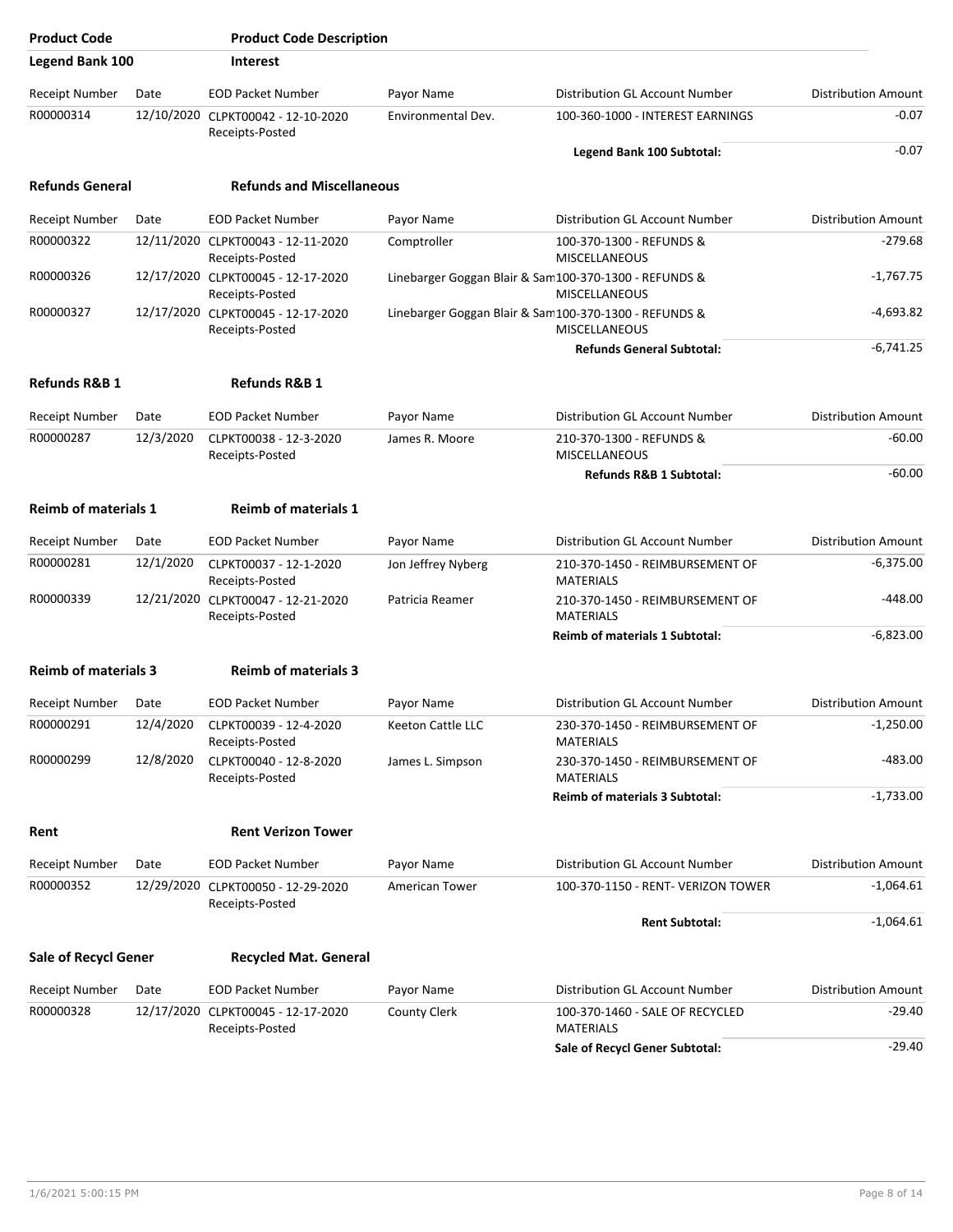| <b>Product Code</b>     |      | <b>Product Code Description</b>                       |                                                  |                                                            |                            |
|-------------------------|------|-------------------------------------------------------|--------------------------------------------------|------------------------------------------------------------|----------------------------|
| Sale of Recycl R&B 4    |      | Recycled Mat. R&B 4                                   |                                                  |                                                            |                            |
| <b>Receipt Number</b>   | Date | <b>EOD Packet Number</b>                              | Payor Name                                       | Distribution GL Account Number                             | <b>Distribution Amount</b> |
| R00000356               |      | 12/30/2020 CLPKT00051 - 12-30-2020<br>Receipts-Posted | 69 Metal Recyclers                               | 240-370-1460 - SALE OF RECYCLED<br><b>MATERIALS</b>        | $-212.20$                  |
|                         |      |                                                       |                                                  | Sale of Recycl R&B 4 Subtotal:                             | $-212.20$                  |
| <b>Sales Tax</b>        |      | <b>Sales Tax</b>                                      |                                                  |                                                            |                            |
| <b>Receipt Number</b>   | Date | <b>EOD Packet Number</b>                              | Payor Name                                       | Distribution GL Account Number                             | <b>Distribution Amount</b> |
| R00000320               |      | 12/11/2020 CLPKT00043 - 12-11-2020                    | Comptroller                                      | 210-318-1600 - SALES TAX REVENUES                          | $-6,017.88$                |
|                         |      | Receipts-Posted                                       |                                                  | 100-318-1600 - SALES TAX REVENUES                          | $-104,682.04$              |
|                         |      |                                                       |                                                  | 230-318-1600 - SALES TAX REVENUES                          | $-10,513.84$               |
|                         |      |                                                       |                                                  | 220-318-1600 - SALES TAX REVENUES                          | $-7,008.33$                |
|                         |      |                                                       |                                                  | 240-318-1600 - SALES TAX REVENUES                          | $-5,985.67$                |
|                         |      |                                                       |                                                  | <b>Sales Tax Subtotal:</b>                                 | $-134,207.76$              |
| Sewage Permits/Insp.    |      | Sewage Permits/Insp.                                  |                                                  |                                                            |                            |
| <b>Receipt Number</b>   | Date | <b>EOD Packet Number</b>                              | Payor Name                                       | <b>Distribution GL Account Number</b>                      | <b>Distribution Amount</b> |
| R00000314               |      | 12/10/2020 CLPKT00042 - 12-10-2020<br>Receipts-Posted | Environmental Dev.                               | 100-320-3000 - SEWAGE<br>PERMITS/INSPECTIONS               | $-9,755.00$                |
|                         |      |                                                       |                                                  | Sewage Permits/Insp. Subtotal:                             | $-9,755.00$                |
| <b>Subdivision</b>      |      | <b>Subdivision Fees</b>                               |                                                  |                                                            |                            |
| <b>Receipt Number</b>   | Date | <b>EOD Packet Number</b>                              | Payor Name                                       | Distribution GL Account Number                             | <b>Distribution Amount</b> |
| R00000321               |      | 12/11/2020 CLPKT00043 - 12-11-2020<br>Receipts-Posted |                                                  | Maureen Flanagan/McCluskey 100-340-6520 - SUBDIVISION FEES | $-250.00$                  |
| R00000324               |      | 12/15/2020 CLPKT00044 - 12-15-2020<br>Receipts-Posted | Lucky Seven Enterprises LLC                      | 100-340-6520 - SUBDIVISION FEES                            | -795.00                    |
| R00000325               |      | 12/15/2020 CLPKT00044 - 12-15-2020<br>Receipts-Posted | Flavio Saucedo                                   | 100-340-6520 - SUBDIVISION FEES                            | $-250.00$                  |
|                         |      |                                                       |                                                  | <b>Subdivision Subtotal:</b>                               | $-1,295.00$                |
| <b>Tax Abatement</b>    |      | <b>Tax Abatement</b>                                  |                                                  |                                                            |                            |
| Receipt Number          | Date | <b>EOD Packet Number</b>                              | Pavor Name                                       | Distribution GL Account Number                             | Distribution Amount        |
| R00000340               |      | 12/22/2020 CLPKT00048 - 12-22-2020<br>Receipts-Posted | Cypress Creek Texas Solar Tena100-318-1220 - TAX | ABATEMENT/APPLICATION                                      | $-17,300.00$               |
|                         |      |                                                       |                                                  | <b>Tax Abatement Subtotal:</b>                             | $-17,300.00$               |
| <b>Tax Certificates</b> |      | <b>Tax Certificates</b>                               |                                                  |                                                            |                            |
| Receipt Number          | Date | <b>EOD Packet Number</b>                              | Payor Name                                       | Distribution GL Account Number                             | <b>Distribution Amount</b> |
| R00000323               |      | 12/11/2020 CLPKT00043 - 12-11-2020<br>Receipts-Posted | <b>Appraisal District</b>                        | 100-321-9010 - TAX CERTIFICATES                            | -481.53                    |
| R00000331               |      | 12/18/2020 CLPKT00046 - 12-18-2020<br>Receipts-Posted | <b>Appraisal District</b>                        | 100-321-9010 - TAX CERTIFICATES                            | -171.62                    |
|                         |      |                                                       |                                                  | <b>Tax Certificates Subtotal:</b>                          | $-653.15$                  |
| <b>TJJD Basic</b>       |      | <b>Basic</b>                                          |                                                  |                                                            |                            |
| <b>Receipt Number</b>   | Date | <b>EOD Packet Number</b>                              | Payor Name                                       | Distribution GL Account Number                             | <b>Distribution Amount</b> |
| R00000350               |      | 12/28/2020 CLPKT00049 - 12-28-2020<br>Receipts-Posted | T.J.J.D.                                         | 890-330-9150 - BASIC PROBATION<br><b>SUPERVISION</b>       | $-11,393.00$               |
|                         |      |                                                       |                                                  | <b>TJJD Basic Subtotal:</b>                                | $-11,393.00$               |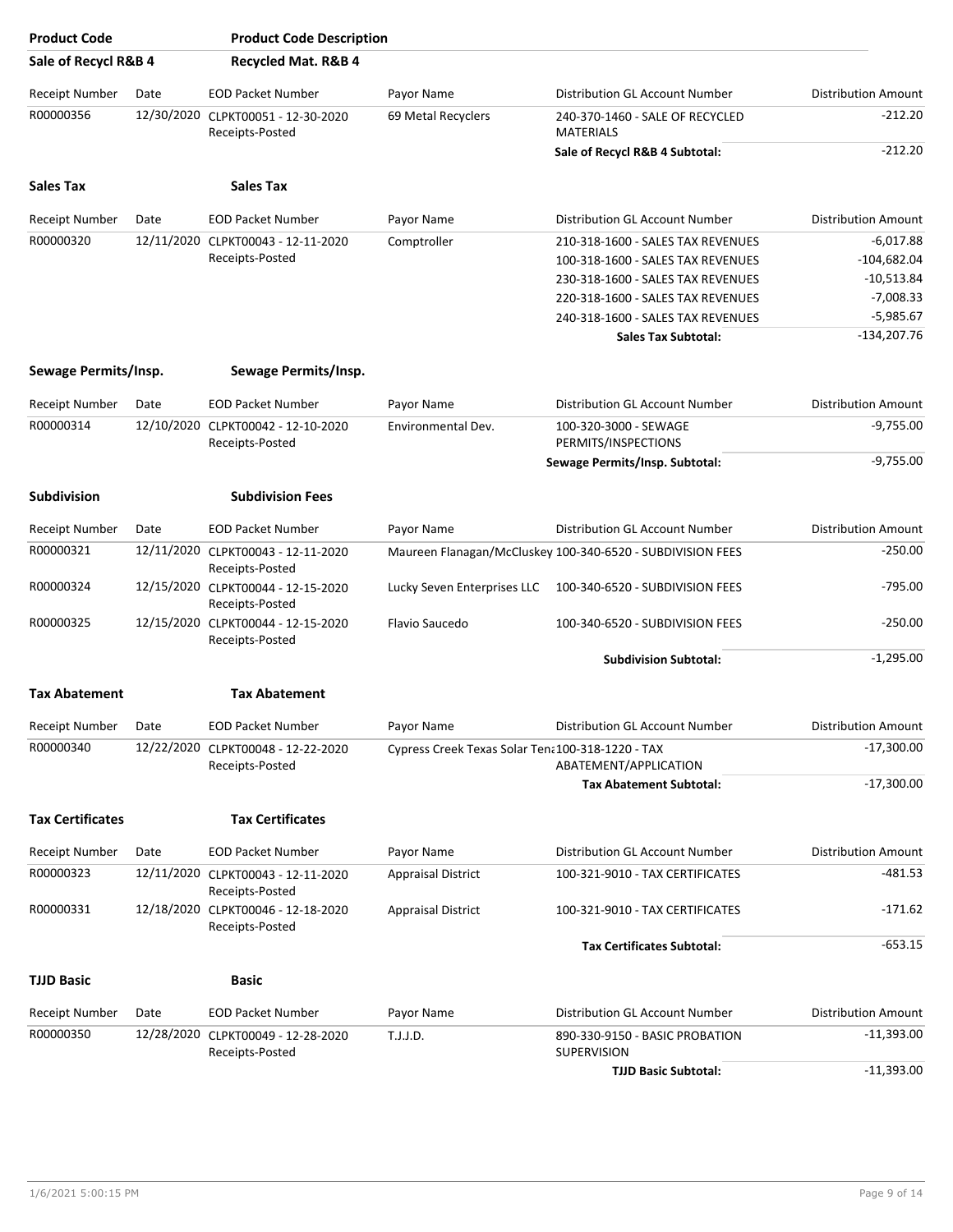| <b>Product Code</b>         |           | <b>Product Code Description</b>                       |                               |                                                                                         |                            |
|-----------------------------|-----------|-------------------------------------------------------|-------------------------------|-----------------------------------------------------------------------------------------|----------------------------|
| <b>TJJD Comm Div</b>        |           | <b>Comm Div</b>                                       |                               |                                                                                         |                            |
| <b>Receipt Number</b>       | Date      | <b>EOD Packet Number</b>                              | Payor Name                    | Distribution GL Account Number                                                          | <b>Distribution Amount</b> |
| R00000350                   |           | 12/28/2020 CLPKT00049 - 12-28-2020<br>Receipts-Posted | T.J.J.D.                      | 890-330-9180 - COMMITMENT DIVERSION                                                     | -834.00                    |
|                             |           |                                                       |                               | <b>TJJD Comm Div Subtotal:</b>                                                          | $-834.00$                  |
| <b>TJJD Comm Prog</b>       |           | <b>Comm Prog</b>                                      |                               |                                                                                         |                            |
| <b>Receipt Number</b>       | Date      | <b>EOD Packet Number</b>                              | Payor Name                    | Distribution GL Account Number                                                          | <b>Distribution Amount</b> |
| R00000350                   |           | 12/28/2020 CLPKT00049 - 12-28-2020<br>Receipts-Posted | T.J.J.D.                      | 890-330-9160 - COMMUNITY PROGRAMS                                                       | $-6,250.00$                |
|                             |           |                                                       |                               | <b>TJJD Comm Prog Subtotal:</b>                                                         | $-6,250.00$                |
| <b>TJJD Mental Health</b>   |           | <b>Mental Health</b>                                  |                               |                                                                                         |                            |
| <b>Receipt Number</b>       | Date      | <b>EOD Packet Number</b>                              | Payor Name                    | Distribution GL Account Number                                                          | <b>Distribution Amount</b> |
| R00000350                   |           | 12/28/2020 CLPKT00049 - 12-28-2020<br>Receipts-Posted | T.J.J.D.                      | 890-330-9190 - MENTAL HEALTH SERVICES                                                   | $-895.00$                  |
|                             |           |                                                       |                               | <b>TJJD Mental Health Subtotal:</b>                                                     | $-895.00$                  |
| <b>TJJD PPA</b>             |           | <b>PPA</b>                                            |                               |                                                                                         |                            |
| Receipt Number              | Date      | <b>EOD Packet Number</b>                              | Payor Name                    | Distribution GL Account Number                                                          | <b>Distribution Amount</b> |
| R00000350                   |           | 12/28/2020 CLPKT00049 - 12-28-2020                    | T.J.J.D.                      | 890-330-9170 - PRE/POST ADJUDICATION                                                    | $-364.00$                  |
|                             |           | Receipts-Posted                                       |                               | <b>TJJD PPA Subtotal:</b>                                                               | -364.00                    |
| <b>Toll Collections</b>     |           | <b>Toll Collections</b>                               |                               |                                                                                         |                            |
| <b>Receipt Number</b>       | Date      | <b>EOD Packet Number</b>                              | Payor Name                    | Distribution GL Account Number                                                          | <b>Distribution Amount</b> |
| R00000275                   | 12/1/2020 | CLPKT00037 - 12-1-2020<br>Receipts-Posted             |                               | North Texas Tollway Authority 100-321-2520 - TOLL COLLECTIONS                           | $-229.84$                  |
|                             |           |                                                       |                               | <b>Toll Collections Subtotal:</b>                                                       | $-229.84$                  |
| <b>Transport</b>            |           | <b>County Reimb Transport</b>                         |                               |                                                                                         |                            |
| Receipt Number              | Date      | <b>EOD Packet Number</b>                              | Pavor Name                    | Distribution GL Account Number                                                          | <b>Distribution Amount</b> |
| R00000295                   | 12/8/2020 | CLPKT00040 - 12-8-2020<br>Receipts-Posted             |                               | Texas Dept. of Criminal Justice 100-370-5620 - STATE REIMB.OFFENDER<br><b>TRANSPORT</b> | $-3,375.00$                |
| R00000296                   | 12/8/2020 | CLPKT00040 - 12-8-2020<br>Receipts-Posted             |                               | Texas Dept. of Criminal Justice 100-370-5620 - STATE REIMB.OFFENDER<br><b>TRANSPORT</b> | $-3,162.00$                |
|                             |           |                                                       |                               | <b>Transport Subtotal:</b>                                                              | $-6,537.00$                |
| <b>Trenton High Meadows</b> |           | <b>Trenton High Meadows Subdivision</b>               |                               |                                                                                         |                            |
| Receipt Number              | Date      | <b>EOD Packet Number</b>                              | Payor Name                    | Distribution GL Account Number                                                          | <b>Distribution Amount</b> |
| R00000304                   | 12/9/2020 | CLPKT00041 - 12-9-2020<br>Receipts-Posted             | Republic Title of Texas, Inc. | 220-370-1500 - TRENTON HIGH MEADOWS<br><b>SUBDIVISION</b>                               | $-2,800.00$                |
|                             |           |                                                       |                               | <b>Trenton High Meadows Subtotal:</b>                                                   | $-2,800.00$                |
| <b>Utilities Reimb</b>      |           | <b>TDHS Utilities</b>                                 |                               |                                                                                         |                            |
| <b>Receipt Number</b>       | Date      | <b>EOD Packet Number</b>                              | Payor Name                    | Distribution GL Account Number                                                          | <b>Distribution Amount</b> |
| R00000300                   | 12/8/2020 | CLPKT00040 - 12-8-2020<br>Receipts-Posted             | Health & Human Services Com   | 100-370-1470 - UTILITIES REIMBURSEMENT                                                  | $-960.08$                  |
|                             |           |                                                       |                               | <b>Utilities Reimb Subtotal:</b>                                                        | $-960.08$                  |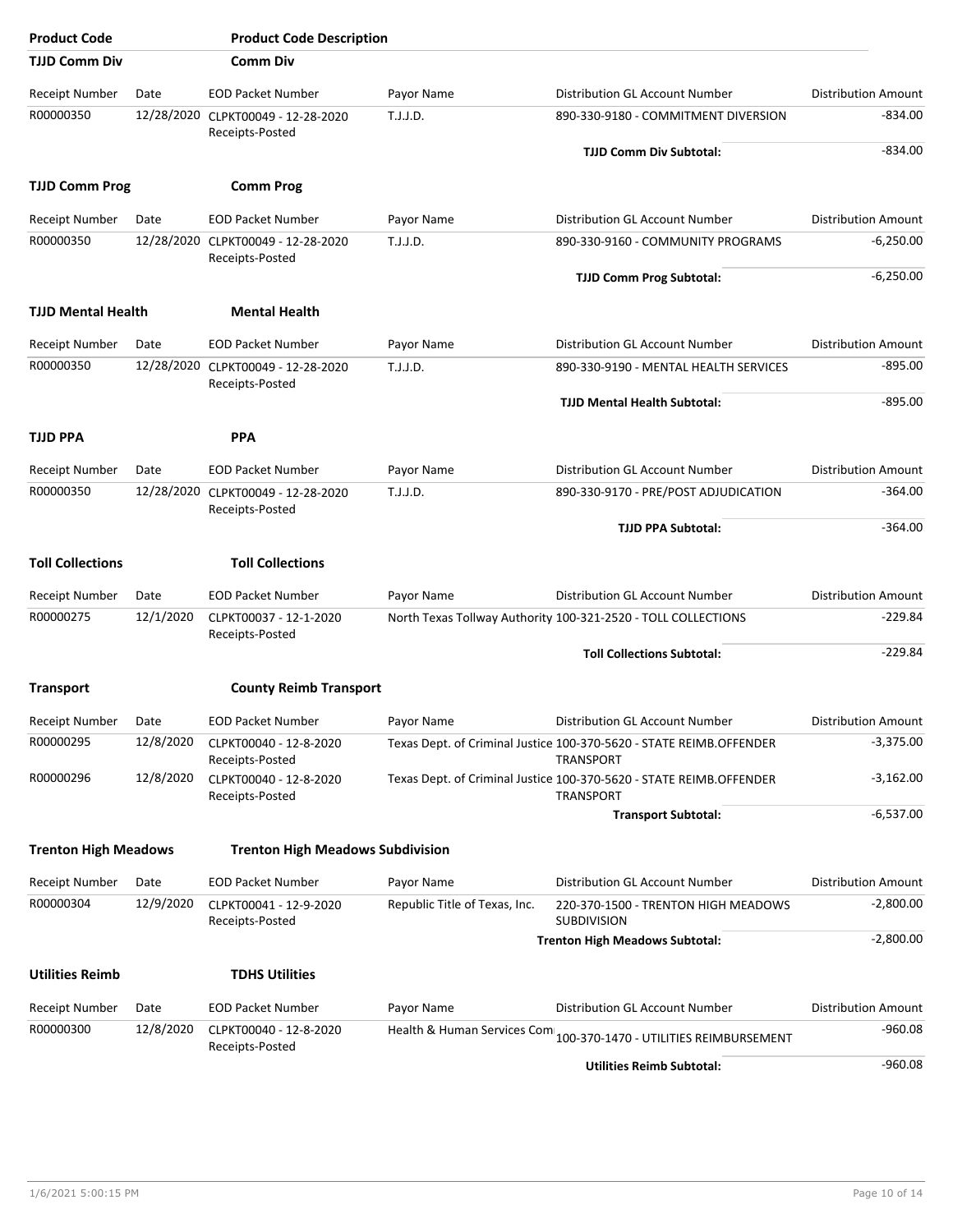| <b>Product Code</b> |      | <b>Product Code Description</b>                       |            |                                        |                     |
|---------------------|------|-------------------------------------------------------|------------|----------------------------------------|---------------------|
| Zoning              |      | <b>Zoning Application Fees</b>                        |            |                                        |                     |
| Receipt Number      | Date | <b>EOD Packet Number</b>                              | Payor Name | Distribution GL Account Number         | Distribution Amount |
| R00000341           |      | 12/22/2020 CLPKT00048 - 12-22-2020<br>Receipts-Posted | Dale Smith | 100-340-6530 - ZONING APPLICATION FEES | $-150.00$           |
|                     |      |                                                       |            | <b>Zoning Subtotal:</b>                | $-150.00$           |
|                     |      |                                                       |            | <b>Grand Total:</b>                    | $-2,313,784.43$     |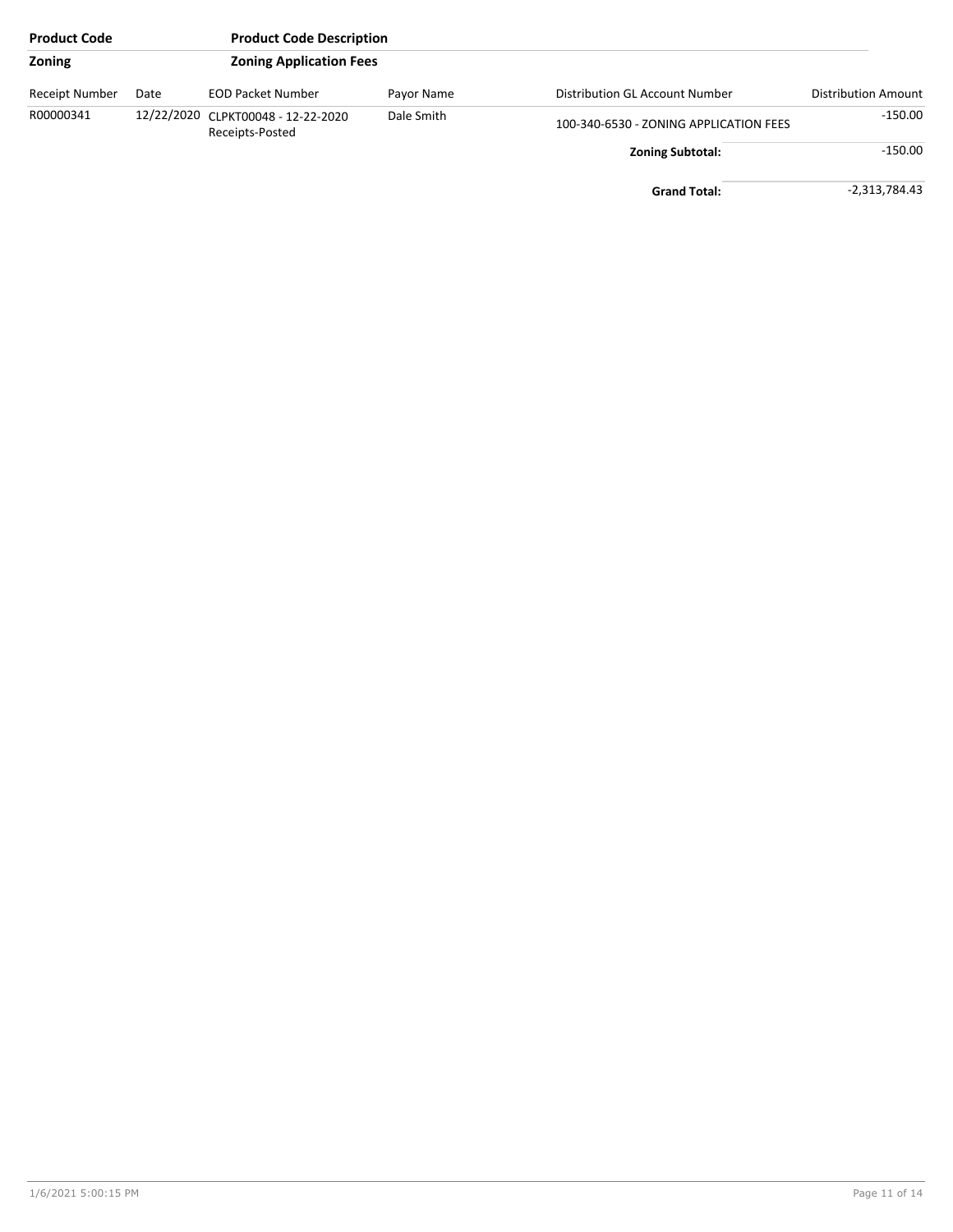

## **Receipt Listing by Product Code**

Fannin County, TX **General Ledger Distribution Account Summary** 

Date Range: 12/01/2020 - 12/31/2020

| Distribution GL Account Number                          |               | <b>Distribution Amount</b> |
|---------------------------------------------------------|---------------|----------------------------|
| <b>Fund: 100</b>                                        |               |                            |
| 100-310-1100 - CURRENT TAXES                            |               | $-1,218,077.20$            |
| 100-310-1200 - DELINQUENT TAXES                         |               | $-20,213.73$               |
| 100-318-1220 - TAX ABATEMENT/APPLICATION                |               | $-17,300.00$               |
| 100-318-1600 - SALES TAX REVENUES                       |               | $-104,682.04$              |
| 100-319-4200 - JAIL PAY PHONE COMMISSION                |               | $-34,138.66$               |
| 100-320-2000 - ALCOHLIC BEVERAGE LICENSE                |               | $-6.00$                    |
| 100-320-3000 - SEWAGE PERMITS/INSPECTIONS               |               | $-9,755.00$                |
| 100-321-2000 - COMMISSIONS ON CAR REGIST                |               | $-6,616.10$                |
| 100-321-2500 - COMMISSION ON CAR TITLES                 |               | $-3,655.00$                |
| 100-321-2520 - TOLL COLLECTIONS                         |               | $-229.84$                  |
| 100-321-9010 - TAX CERTIFICATES                         |               | $-653.15$                  |
| 100-340-4750 - DISTRICT ATTORNEY FEES                   |               | $-2.00$                    |
| 100-340-5510 - CONSTABLE PCT. 1 FEES                    |               | $-70.00$                   |
| 100-340-5730 - BOND SUPERVISION FEES                    |               | $-5,245.00$                |
| 100-340-6520 - SUBDIVISION FEES                         |               | $-1,295.00$                |
| 100-340-6530 - ZONING APPLICATION FEES                  |               | $-150.00$                  |
| 100-340-6540 - FLOOD PLAIN FEES                         |               | $-30.00$                   |
| 100-360-1000 - INTEREST EARNINGS                        |               | $-0.07$                    |
| 100-370-1000 - KFYN-RADIO TOWER RENT                    |               | $-200.00$                  |
| 100-370-1150 - RENT- VERIZON TOWER                      |               | $-1,064.61$                |
| 100-370-1200 - CONTRIBUTION IHC TRUST                   |               | $-16,749.44$               |
| 100-370-1300 - REFUNDS & MISCELLANEOUS                  |               | $-6,741.25$                |
| 100-370-1310 - AUTOMOBILE INSURANCE LOSS PAYMENTS       |               | $-16,168.69$               |
| 100-370-1420 - CULVERT PERMITTING PROCESS               |               | $-20.00$                   |
| 100-370-1460 - SALE OF RECYCLED MATERIALS               |               | $-29.40$                   |
| 100-370-1470 - UTILITIES REIMBURSEMENT                  |               | $-960.08$                  |
| 100-370-4100 - CO CT AT LAW SUPPLEMENT                  |               | $-21,000.00$               |
| 100-370-5620 - STATE REIMB.OFFENDER TRANSPORT           |               | $-6,537.00$                |
| 100-475-3110 - POSTAGE                                  |               | $-6.95$                    |
|                                                         | 100 Subtotal: | $-1,491,596.21$            |
| <b>Fund: 130</b><br>130-345-1130 - SURETY BAIL BOND FEE |               |                            |
|                                                         |               | -450.00                    |
|                                                         | 130 Subtotal: | $-450.00$                  |
| <b>Fund: 210</b><br>210-310-1100 - CURRENT TAXES        |               | $-70,008.21$               |
| 210-310-1200 - DELINQUENT TAXES                         |               | $-1,161.78$                |
| 210-318-1600 - SALES TAX REVENUES                       |               | $-6,017.88$                |
| 210-321-3000 - COUNTY'S ADDITIONAL \$10                 |               | $-5,543.37$                |
| 210-370-1300 - REFUNDS & MISCELLANEOUS                  |               | $-60.00$                   |
| 210-370-1420 - CULVERT PERMITTING PROCESS               |               | $-40.00$                   |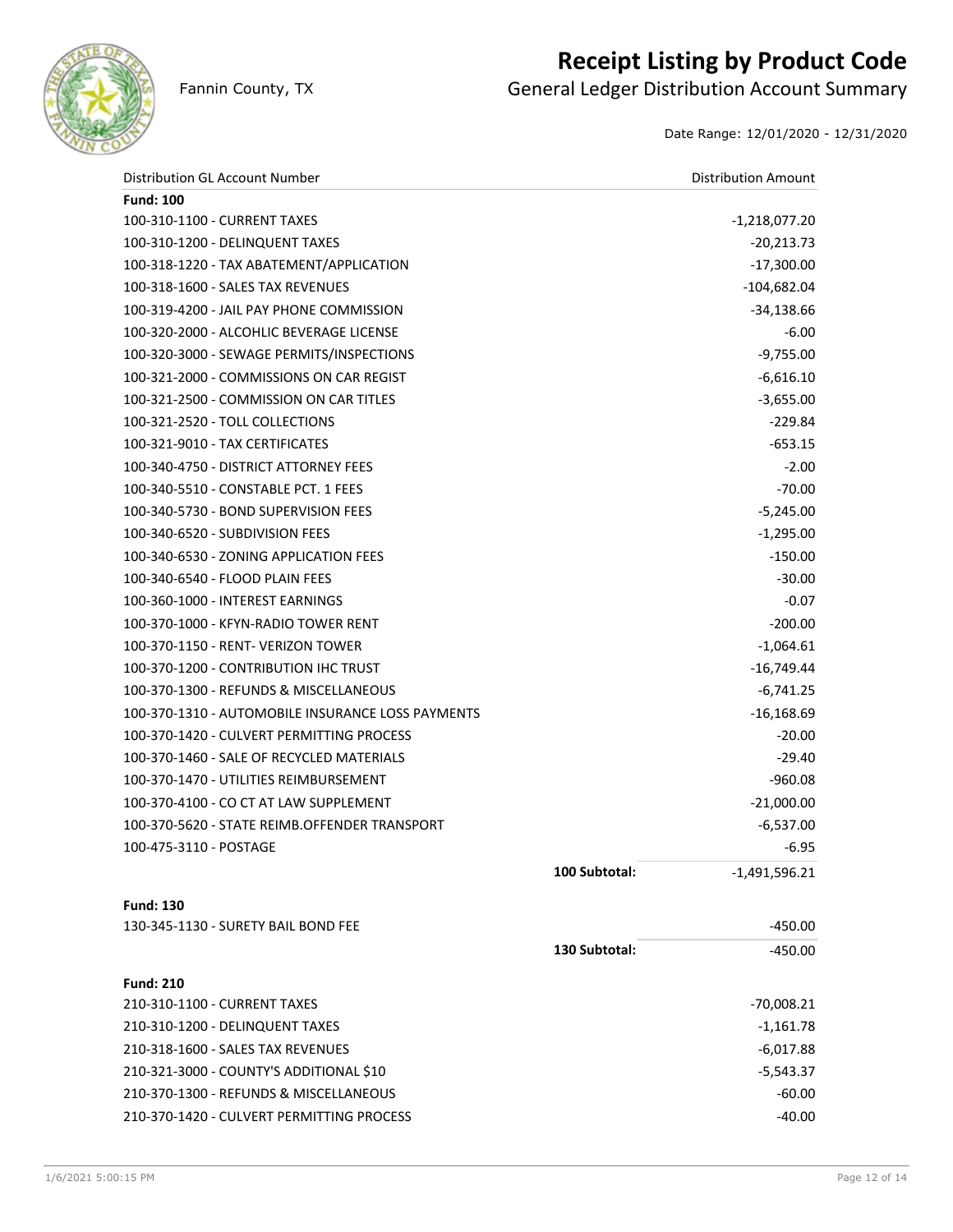| <b>Distribution GL Account Number</b>           | <b>Distribution Amount</b> |               |
|-------------------------------------------------|----------------------------|---------------|
| 210-370-1450 - REIMBURSEMENT OF MATERIALS       |                            | $-6,823.00$   |
|                                                 | 210 Subtotal:              | $-89,654.24$  |
| <b>Fund: 220</b>                                |                            |               |
| 220-310-1100 - CURRENT TAXES                    |                            | -81,564.32    |
| 220-310-1200 - DELINQUENT TAXES                 |                            | $-1,353.53$   |
| 220-318-1600 - SALES TAX REVENUES               |                            | $-7,008.33$   |
| 220-321-3000 - COUNTY'S ADDITIONAL \$10         |                            | $-6,457.27$   |
| 220-370-1500 - TRENTON HIGH MEADOWS SUBDIVISION |                            | $-2,800.00$   |
|                                                 | 220 Subtotal:              | $-99,183.45$  |
|                                                 |                            |               |
| <b>Fund: 230</b>                                |                            |               |
| 230-310-1100 - CURRENT TAXES                    |                            | -122,338.67   |
| 230-310-1200 - DELINQUENT TAXES                 |                            | $-2,030.18$   |
| 230-318-1600 - SALES TAX REVENUES               |                            | $-10,513.84$  |
| 230-321-3000 - COUNTY'S ADDITIONAL \$10         |                            | $-9,685.90$   |
| 230-370-1450 - REIMBURSEMENT OF MATERIALS       |                            | $-1,733.00$   |
|                                                 | 230 Subtotal:              | $-146,301.59$ |
| <b>Fund: 240</b>                                |                            |               |
| 240-310-1100 - CURRENT TAXES                    |                            | $-69,649.03$  |
| 240-310-1200 - DELINQUENT TAXES                 |                            | $-1,155.82$   |
| 240-318-1600 - SALES TAX REVENUES               |                            | $-5,985.67$   |
| 240-321-3000 - COUNTY'S ADDITIONAL \$10         |                            | $-5,513.46$   |
| 240-370-1460 - SALE OF RECYCLED MATERIALS       |                            | $-212.20$     |
|                                                 | 240 Subtotal:              | $-82,516.18$  |
| <b>Fund: 330</b>                                |                            |               |
| 330-340-4800 - APPLICATION FEE                  |                            | $-500.00$     |
|                                                 | 330 Subtotal:              | $-500.00$     |
|                                                 |                            |               |
| <b>Fund: 360</b>                                |                            |               |
| 360-340-4750 - DISTRICT ATTORNEY FEES           |                            | $-15.00$      |
| 360-370-1300 - REFUNDS & MISCELLANEOUS          |                            | $-66.83$      |
|                                                 | 360 Subtotal:              | $-81.83$      |
| <b>Fund: 381</b>                                |                            |               |
| 381-370-1500 - BONNIE RUTH COOPER TRUST         |                            | $-1,186.56$   |
|                                                 | 381 Subtotal:              | $-1,186.56$   |
| <b>Fund: 600</b>                                |                            |               |
| 600-310-1100 - CURRENT TAXES                    |                            | $-166,841.47$ |
| 600-310-1200 - DELINQUENT TAXES                 |                            | $-1,546.99$   |
|                                                 | 600 Subtotal:              | $-168,388.46$ |
|                                                 |                            |               |
| <b>Fund: 850</b>                                |                            |               |
| 850-370-1500 - DONATIONS                        |                            | $-539.12$     |
|                                                 | 850 Subtotal:              | $-539.12$     |
| <b>Fund: 890</b>                                |                            |               |
| 890-330-9150 - BASIC PROBATION SUPERVISION      |                            | $-11,393.00$  |
| 890-330-9160 - COMMUNITY PROGRAMS               |                            | $-6,250.00$   |